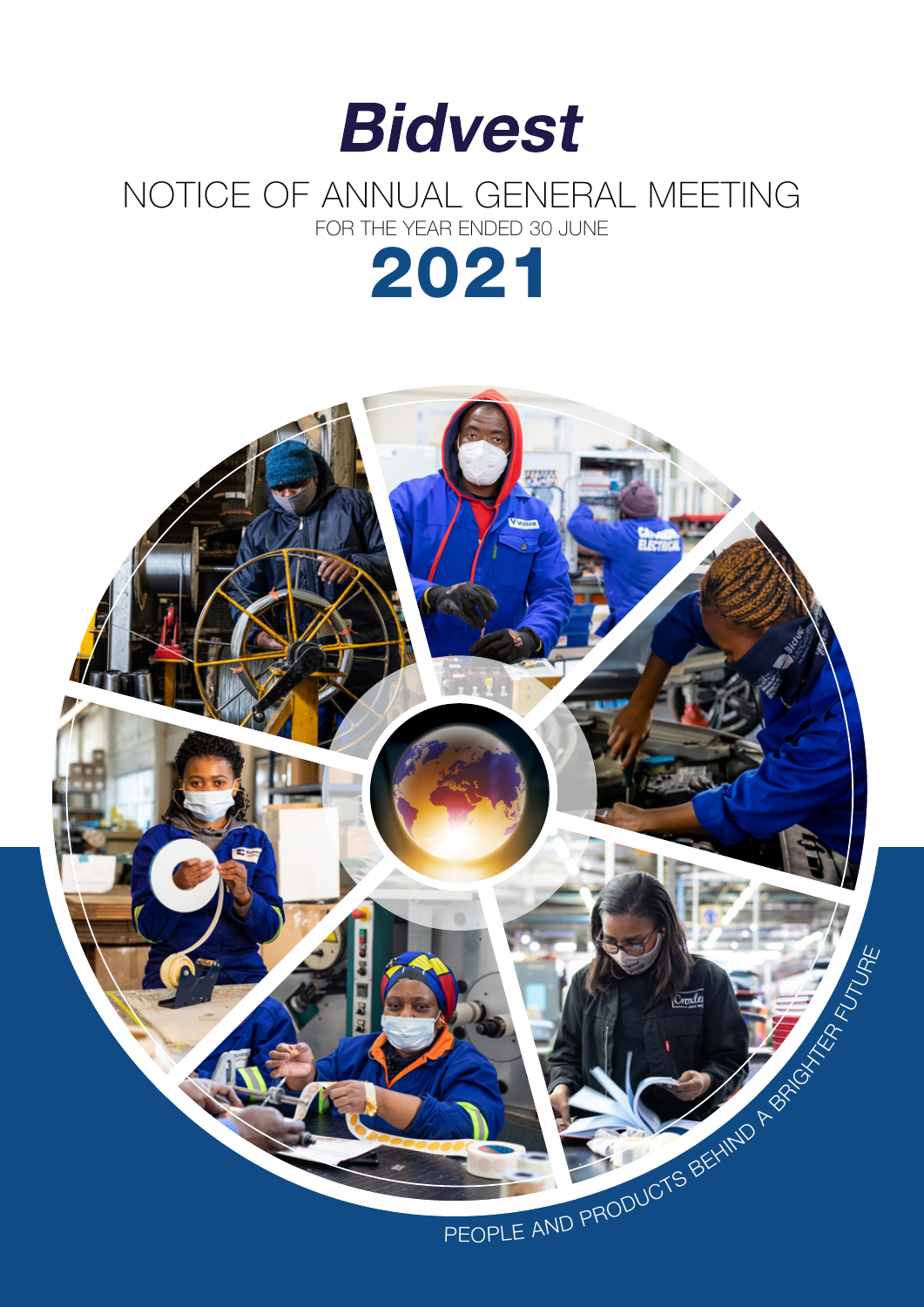The Bidvest Group Limited (Incorporated in the Republic of South Africa) Registration number: 1946/021180/06) (the Company) Share code: BVT ISIN: ZAE 000117321

Bidvest annual reports 2021

Available on the Bidvest website, www.bidvest.com

> Hard copies of the reports available on request from info@bidvest.co.za

Copies of the report are also available at Bidvest House, 18 Crescent Drive, Melrose Arch, during office hours

This document is important and requires your immediate attention

Please read this document immediately. If you have any doubts about what action you should take, contact your independent financial adviser.

If you have sold or transferred all of your shares in The Bidvest Group Limited you should pass on this document, and the associated proxy form, to the person through whom yo made the sale or transfer, for transmission to the purchaser or transferee.

The Bidvest Group Limited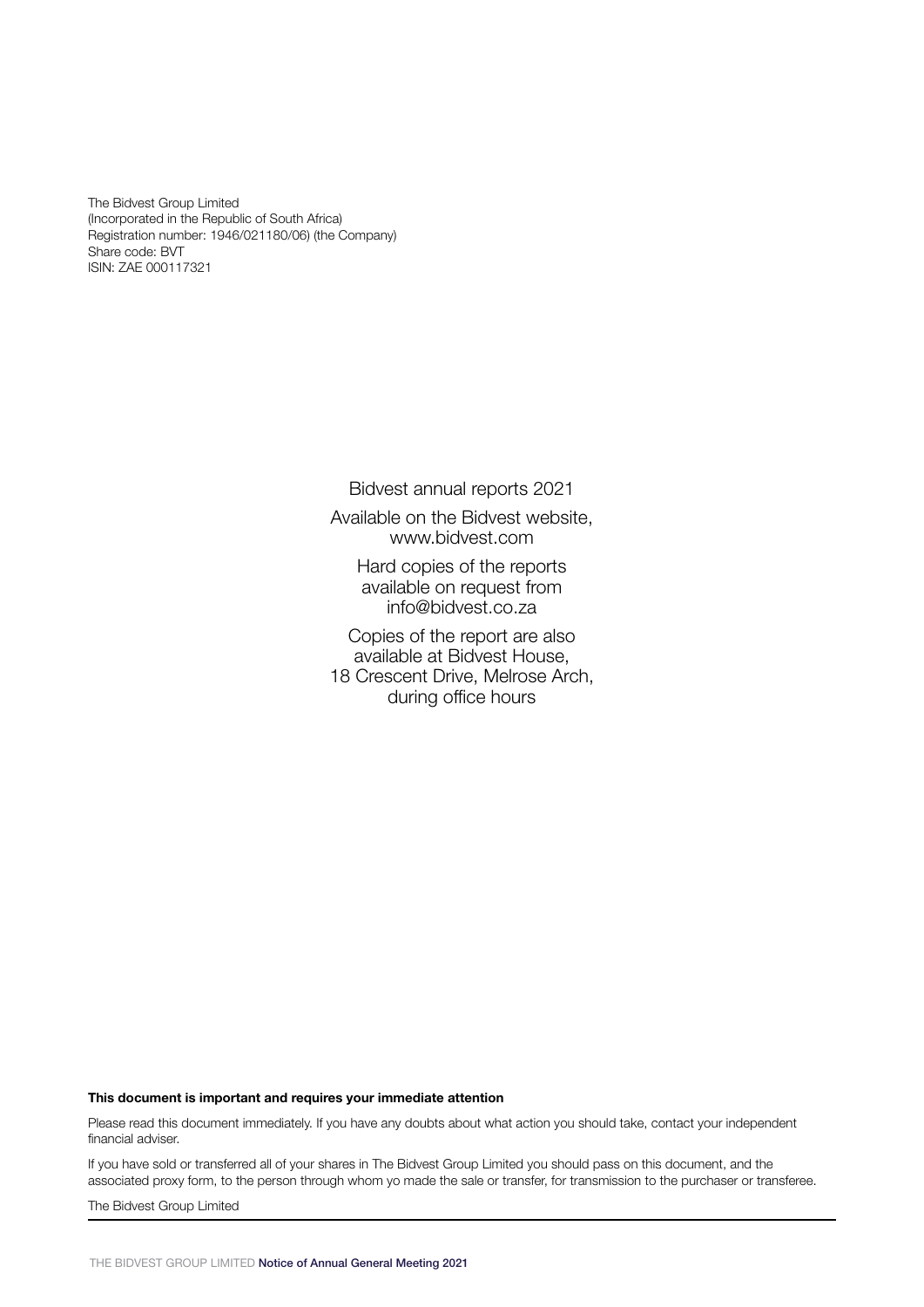# NOTICE OF ANNUAL GENERAL MEETING

Notice is hereby given that the 75th (seventy-fifth) Annual General Meeting ("AGM") of the shareholders of The Bidvest Group Limited ("The Bidvest Group" or "the Company") will be held in the boardroom, Bidvest House, 18 Crescent Drive, Melrose Arch, at 09:00 on Friday, 26 November 2021.

This document, issued on 25 October 2021, is important and requires your immediate attention. Your attention is drawn to the notes below, which contain important information regarding participation in the AGM.

The board of directors ("the board") has determined, in accordance with section 59 of the Companies Act, No. 71 of 2008 ("the Act"), that the record date by when persons must be recorded as shareholders in the securities register of the Company, in order to be entitled to receive the Notice of AGM, is Friday, 15 October 2021. The record date, in order to be recorded in thesecurities register as a shareholder to be able to attend, participate in and vote at the AGM, is Friday, 19 November 2021. The last date to trade, in order to be able to be recorded in the securities register as a shareholder on the aforementioned record date is Tuesday, 16 November 2021.

In terms of section 61(10) of the Act, shareholders or their proxies may participate in the AGM by way of telephone conference call, and if they wish to do so they:

- must contact the Group company secretary by email at nonqaba.katamzi@bidvest.co.za or by telephone at +27 (11) 772 8723 by no later than 14:00 on Wednesday, 17 November 2021, to obtain a pin number and dial-in details for the conference call;
- will be required to provide reasonably satisfactory identification; and
- must submit their voting proxies to the transfer secretaries in accordance with the instructions per the paragraph below.

Shareholders who choose this form of attendance may not vote telephonically at the AGM.

The above dates, times and other details of the AGM are subject to amendment. Any such material amendment will be released on SENS.

If the AGM is adjourned or postponed, forms of proxy submitted for the AGM will remain valid in respect of any adjournment or postponement of the AGM unless the contrary is stated on such form of proxy.

### Who may attend

If you hold dematerialised shares which are registered in your name or if you are the registered holder of certified shares:

- you may attend the AGM in person; or
- you may appoint a proxy to represent you at the AGM by completing the attached form of proxy in accordance with the instructions contained therein.

Forms of proxy must be forwarded to reach the Company's transfer secretaries, Computershare Investor Services Proprietary Limited, Rosebank Towers, 15 Biermann Ave, Rosebank, Johannesburg, 2196, South Africa or posted to the transfer secretaries at Private Bag X9000, Saxonwold, 2132, South Africa, or emailed to Proxy@Computershare.co.za to be received by them no later than 08:30 on Wednesday, 17 November 2021 for administrative purposes. Any forms of proxy not received by this time must be handed to the chairperson of the AGM immediately prior to the meeting. Forms of proxy must only be completed by shareholders who have not dematerialised their shares or who have dematerialised their shares and registered them in their own name.

If you hold dematerialised shares which are not registered in your name:

- and you wish to attend the AGM in person, you must obtain the necessary letter of representation from your Central Securities Depository Participant (CSDP) or broker or nominee (as the case may be); or
- if you do not wish to attend the AGM but would like your vote to be recorded at the meeting, you should contact your CSDP or broker or nominee (as the case may be) and furnish them with your voting instructions; and
- you must not complete the attached form of proxy.

The purpose of the AGM is for the following business to be transacted and to consider and, if approved, to pass with or without modification, the following ordinary and special resolutions, in the manner required by the Company's memorandum of incorporation ("MOI"), the Act, as read together with the Listings Requirements of the stock exchange operated by JSE Limited ("the JSE") ("the Listings Requirements").

## Material changes

Other than the facts and developments reported on in the financial report, there have been no material changes in the affairs or financial position of the Company and its subsidiaries since the date of signature of the audit report and up to the date of this notice.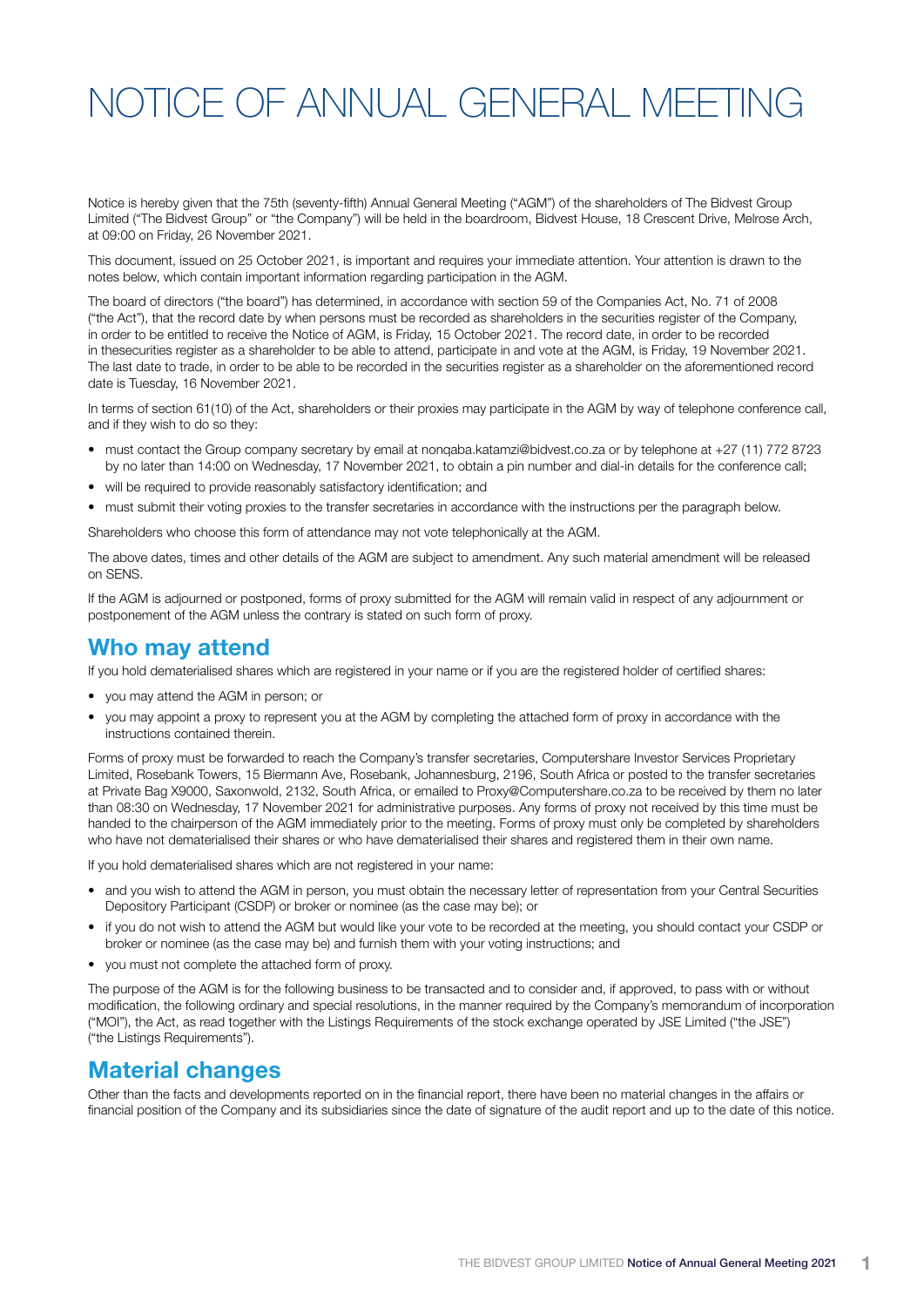## Directors' responsibility statement

The directors, whose names appear on page 8 of the Annual Financial Statements, collectively and individually accept full responsibility for the accuracy of the information pertaining to these resolutions. They certify that, to the best of their knowledge and belief, there are no facts that have been omitted which would make any statement false or misleading, and that all reasonable enquiries to ascertain such facts have been made and that the resolutions contain all information required by law and the Listings Requirements.

The following information is provided in terms of the Listings Requirements for purposes of the general authority:

- Major shareholders of the Company Annual Financial Statements, page 109; and
- Share capital and premium of the Company Annual Financial Statements, page 95.

By order of the board of directors

N Katamzi *Company secretary* 22 October 2021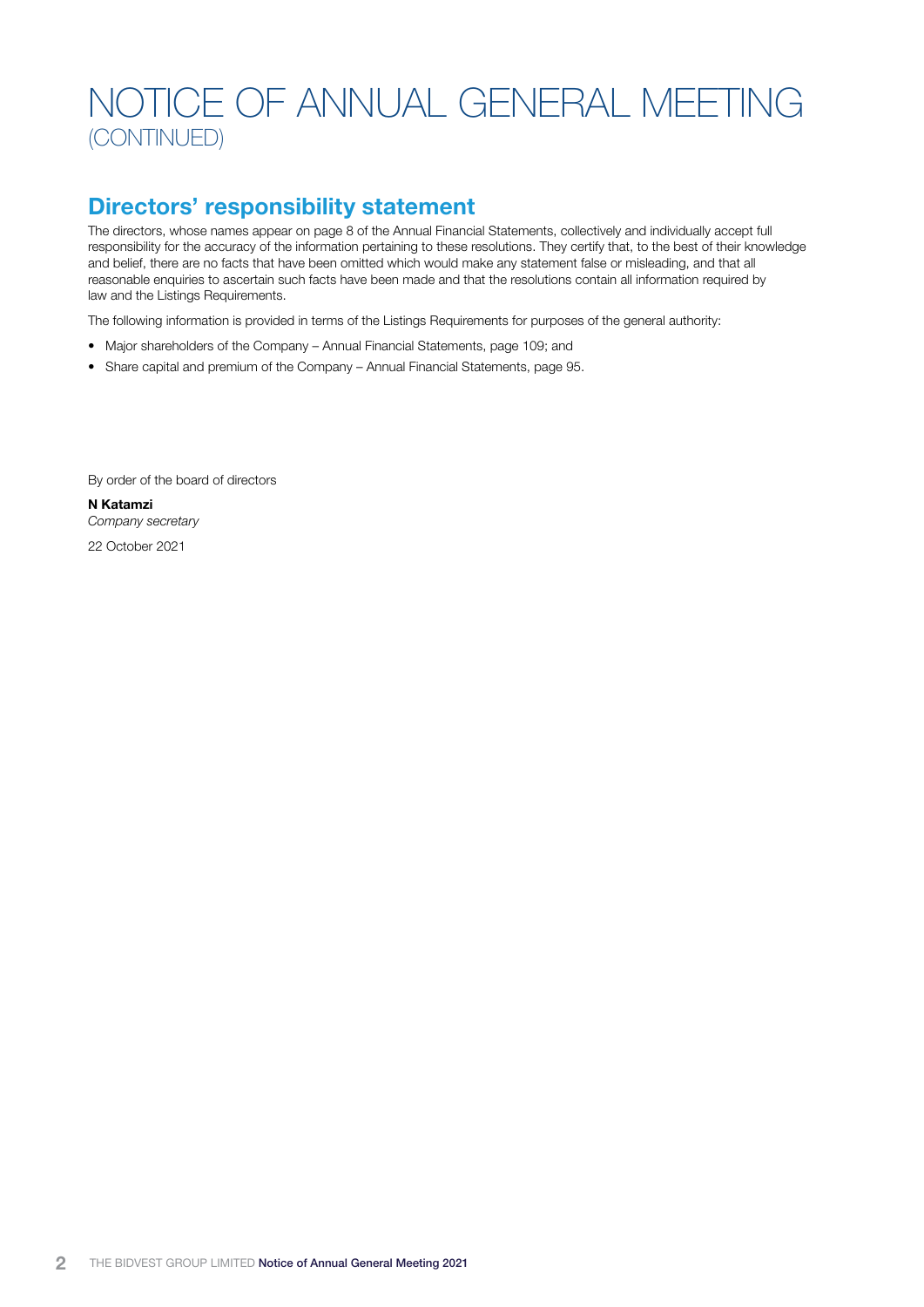## PART A

### Present the Annual Financial Statements, Audit committee report and Social, ethics and transformation committee report

Present the Audited Annual Financial Statements of the Company and of the Bidvest Group (being the Company and its subsidiaries), for the financial year ended 30 June 2021, together with the reports of the directors of the Company, the Audit committee of the Company and the external Auditors of the Company. The Annual Financial Statements of the Company for the financial year ended 30 June 2021 can be obtained from the Bidvest Group website at www.bidvest.com; and

Present the report of the Social, ethics and transformation committee for the financial year ended 30 June 2021, as required in terms of Regulation 43 of the Companies Regulations, 2011 ("the Regulations"), as set out in the Annual Environmental, Social and Governance Report.

## PART B

### Ordinary resolutions

To consider and, if deemed fit, to approve, with or without modification, the ordinary resolutions set out below, in the manner required by the MOI and the Act, as read with the Listings Requirements:

### Ordinary Resolution Number 1: Re-election of eligible directors

To re-elect, each by way of a separate vote, Renosi D Mokate and Norman W Thomson who are obliged to retire by rotation at this AGM in accordance with the provisions of clause 41.3 of the Company's MOI. Having so retired and being eligible, Renosi D Mokate and Norman W Thomson offer themselves for re-election:

### 1.1 ORDINARY RESOLUTION NUMBER 1.1

"RESOLVED that Renosi D Mokate be and is hereby re-elected as a director of the company with effect from 26 November 2021.

### 1.2 ORDINARY RESOLUTION NUMBER 1.2

"RESOLVED that Norman W Thomson be and is hereby re-elected as a director of the company with effect from 26 November 2021.

The Nominations committee of the board has reviewed the composition of the board taking into account the nature of the work of the board, the strategy of the Company, the skills requirements of the board, diversity considerations, the balance between executive and non-executive directors, statutory requirements in respect of board committee work, and King IVTM Report on Corporate Governance for South Africa, 2016 ("King IVTM") recommendations on director independence and tenure and has recommended the re-election of the directors listed above.

A brief CV of each director standing for re-election appears in the Annual Environmental, Social and Governance Report.

### Ordinary Resolution Number 2: Election of directors appointed during the year

To elect, each by way of a separate vote, Lulama Boyce and Sindisiwe N Mabaso-Koyana who were appointed, effective 12 March 2021 in terms of clause 41.16 of the MOI, by the board after the conclusion of the previous AGM and who in terms of clause 41.5 of the MOI will cease to hold office at the end of the AGM, unless they are elected at the AGM:

### 2.1 ORDINARY RESOLUTION NUMBER 2.1

"RESOLVED that Lulama Boyce be and is hereby elected as a director of the company with effect from 26 November 2021.

### 2.2 ORDINARY RESOLUTION NUMBER 2.2

"RESOLVED that Sindisiwe N Mabaso-Koyana be and is hereby elected as a director of the company with effect from 26 November 2021.

A brief CV of each director standing for election appears in the Annual Environmental, Social and Governance Report.

### Ordinary Resolution Number 3: Re-appointment of Auditors

The re-appointment of PricewaterhouseCoopers Inc. (and the designated partner Mr Craig West) as recommended by the Group's Audit committee, as the independent external Auditor of the Group until the following AGM.

"RESOLVED that PricewaterhouseCoopers Inc., with the designated Audit partner being Mr Craig West, be and is hereby reappointed as independent external Auditors of the Group for the ensuing year. Further than the term of engagement and fees be determined by the Group Audit committee."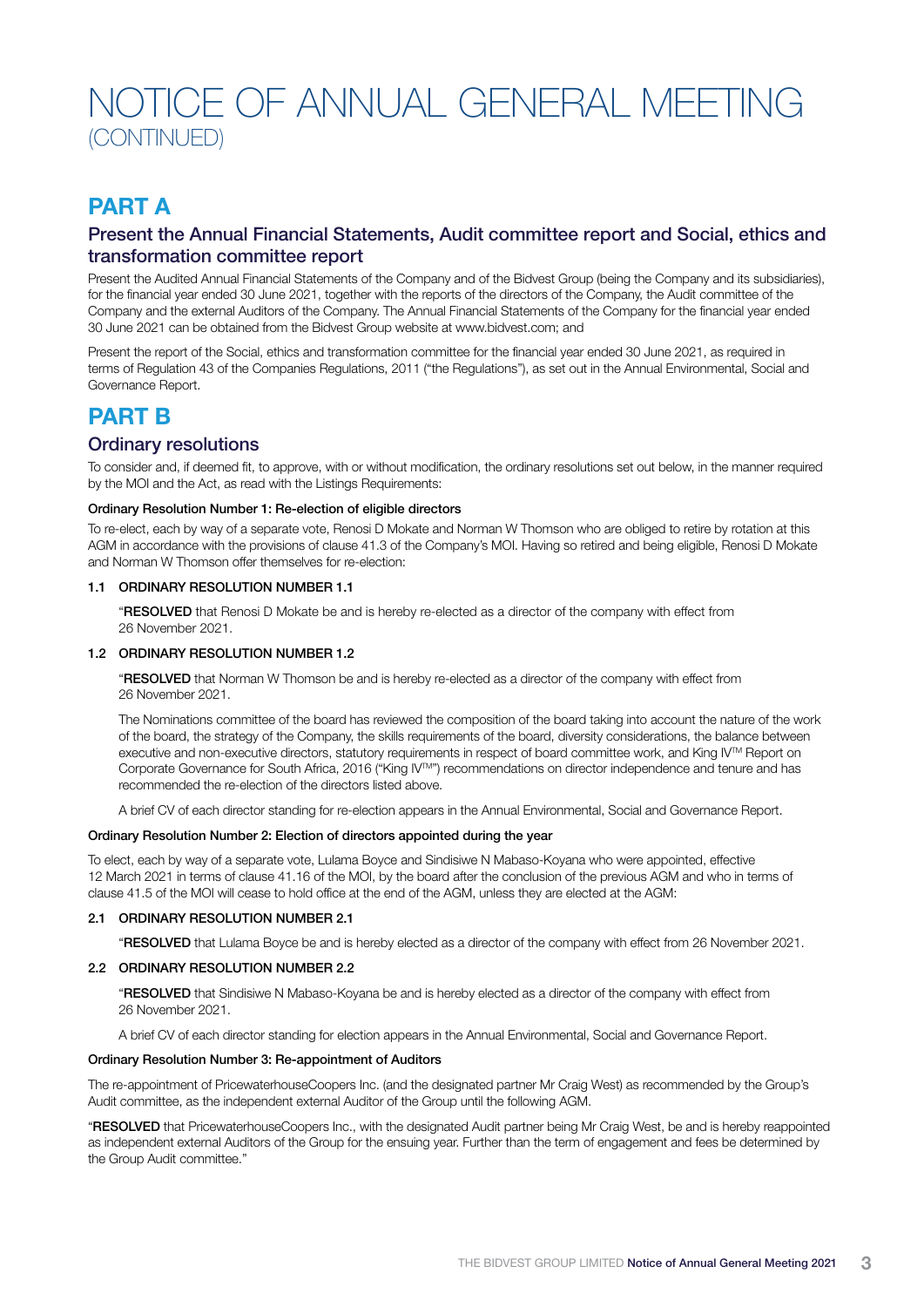### Ordinary Resolution Number 4: Election of the members of the Audit committee

To elect by separate resolutions a Group Audit committee comprising independent non-executive directors, as provided by the Act, to hold office until the next AGM and perform the duties and responsibilities stipulated in the Act and King IV™ and to perform such other duties and responsibilities as may from time to time be delegated by the board of directors for the Company.

### 4.1 ORDINARY RESOLUTION NUMBER 4.1

"RESOLVED that subject to Ordinary Resolution 2.2, Sindisiwe N Mabaso-Koyana be and is hereby elected as a member and chairperson of the Group Audit committee of the company with effect from 26 November 2021.

### 4.2 ORDINARY RESOLUTION NUMBER 4.2

"RESOLVED that subject to Ordinary Resolution 2.1, Lulama Boyce be and is hereby elected as a member of the Group Audit committee of the company with effect from 26 November 2021.

### 4.3 ORDINARY RESOLUTION NUMBER 4.3

"RESOLVED that subject to Ordinary Resolution 1.1, Renosi D Mokate be and is hereby elected as a member of the Group Audit committee of the company with effect from 26 November 2021.

### 4.4 ORDINARY RESOLUTION NUMBER 4.4

"RESOLVED that Nonzukiso Siyotula be and is hereby elected as a member of the Group Audit committee of the company with effect from 26 November 2021.

### 4.5 ORDINARY RESOLUTION NUMBER 4.5

"RESOLVED that subject to Ordinary Resolution 1.2, Norman W Thomson be and is hereby elected as a member of the Group Audit committee of the company with effect from 26 November 2021.

The board has reviewed the proposed composition of the Audit committee against the requirements of the Act and the Regulations and has confirmed that the proposed Audit committee will comply with the relevant requirements, and has the necessary knowledge, skills and experience to enable the Audit committee to perform its duties in terms of the Act. The board recommends the election, by holders, of the directors listed above as members of the Audit committee to hold office until the end of the next AGM.

A brief CV of each director appears in the Annual Environmental, Social and Governance Report.

### Ordinary Resolution Number 5: Placing of authorised but unissued ordinary shares under the control of directors

To place all of the unissued ordinary shares of the Company under the control of the directors, who shall be authorised, subject to the MOI, the requirements of the Companies Act and the Listings Requirements, to allot and issue such shares at such times and on such terms and conditions as they in their discretion deem fit until the next AGM of the Company, provided that:

- (i) subject to (ii), the aggregate number of ordinary shares to be allotted and issued in terms of this resolution together with ordinary resolution 6 below is limited to such number of shares as is equal to 5% of the issued ordinary shares of the Company as at 22 October 2021 (being approximately 17 000 000 ordinary shares); and
- (ii) the authority in terms of this resolution shall not derogate from or reduce the number of unissued ordinary shares available to be issued in terms of, any prior authority granted to the directors to issue shares in terms of any of the Company's share incentive schemes.

### Ordinary Resolution Number 6: General authority to issue shares for cash

To grant the directors, subject to the Listings Requirements, the general authority to allot and issue authorised but unissued ordinary shares (or grant options or rights to subscribe for, or securities that are convertible into such unissued ordinary shares) as an issue of shares for cash as defined in the Listings Requirements at such times and on such terms and conditions as they in their discretion deem fit, provided that the number of ordinary shares to be allotted and issued in terms of this resolution together with ordinary resolution 5 above is limited to such number of shares as is equal to 5% of the issued ordinary shares of the Company as at 22 October 2021 (being approximately 17 000 000 ordinary shares).

For the avoidance of doubt, it is recorded that a *pro rata* rights offer to shareholders is not an issue for cash as defined in the Listings Requirements and that this resolution and the restrictions contained herein do not apply to any such *pro rata* rights offer to shareholders.

It is recorded that the Listings Requirements currently contain the following restrictions on issues for cash, namely:

- that this authority shall not extend beyond the next AGM or 15 (fifteen) months from the date of this AGM, whichever date is the earliest;
- that a press announcement giving full details will be published on SENS at the time of any issue representing, on a cumulative basis, 5% or more of the number of shares in issue prior to the issue/s from the date of this AGM until the date of the next AGM or 15 (fifteen) months from the date of this AGM, whichever date is the earliest;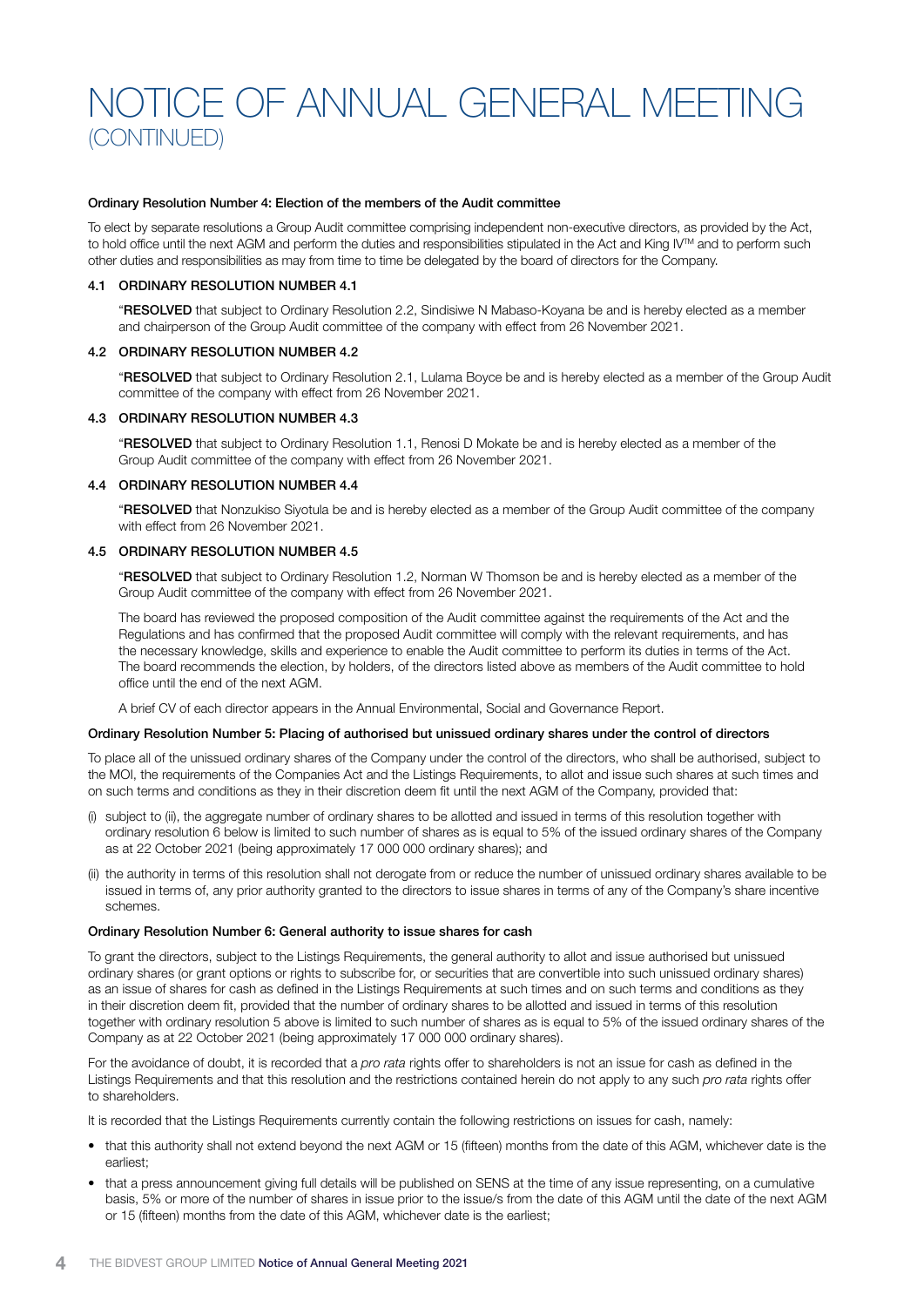- that the shares must be issued to public shareholders and not to related parties;
- that any issue in the aggregate in any one year shall not exceed 5% (five percent is approximately 17 000 000 ordinary shares) of the Company's issued ordinary share capital; and
- that in determining the price at which an issue of shares will be made in terms of this authority, the maximum discount permitted will be 10% of the weighted average traded price of the shares over the 30 (thirty) days prior to the date that the price of the issue is determined or agreed to by the directors. In the event that shares have not traded in the said 30 (thirty) day period a ruling will be obtained from the committee of the JSE.

*For the sake of clarity, the aggregate number of shares issued in ordinary resolutions numbered 5 and 6 will not exceed 5% (five percent is approximately 17 000 000 ordinary shares) of ordinary shares in the issued share capital of the Company.*

A 75% (seventy-five percent) majority of the votes cast by shareholders present or represented and voting at the general meeting will be required in order for ordinary resolution numbered 6 to become effective.

### Ordinary Resolution Number 7: Payment of dividend by way of *pro rata* reduction of share capital or share premium

To resolve that the directors of the Company shall be entitled to pay, by way of a *pro rata* reduction of share capital or share premium, *in lieu* of a dividend, an amount equal to the amount which the directors of the Company would have declared and paid out of profits in respect of the Company's interim dividend for the financial year ending 30 June 2021.

*This general authority shall be valid until the Company's next AGM, provided that it shall not extend beyond 15 (fifteen) months from the date of passing of this ordinary resolution number 7.*

### Ordinary Resolution Number 8: Ratification relating to personal financial interest arising from multiple offices in the Group

To resolve that any resolutions or agreements of executive directors and prescribed officers of the company in contravention of section 75 of the Companies Act, are hereby ratified, but only to the extent that the relevant resolutions or agreements fell within the ambit of section 75 of the Companies Act, as a result of the deeming of the relevant executive director and/or prescribed officer as a "related person" to another company in the Group, of which the relevant executive director and/or prescribed officer is also a director or prescribed officer.

### Explanatory note

Section 75 of the Companies Act, prohibits a director or prescribed officer from participating in or voting on any board resolutions or entering into any agreements if such director or prescribed officer has a "personal financial interest" in the matter. This prohibition also applies if that director is related to another person that has a "personal financial interest" in that matter. Section 75 of the Companies Act extends the definition of "related person" to other companies for which the director and/or prescribed officer is a director or prescribed officer. As the executive directors and prescribed officers of the company may serve more than one company in the Group, the above resolution is intended to ensure that any resolutions or agreements by the board are valid, despite the fact that it may have involved multiple Bidvest Group companies, served by the same individuals as directors or prescribed officers.

The above resolution does not ratify any other actions of directors or prescribed officers that contravened section 75 of the Companies Act, for any other reason.

Resolution 8 does not limit any other statutory or common law duties that apply to directors or prescribed officers.

### Ordinary Resolution Number 9: Directors' authority to implement special and ordinary resolutions

To resolve that each and every director of the Company be and is hereby authorised to do all such things and sign all such documents as may be necessary for or incidental to the ordinary and special resolutions passed at the AGM.

## PART C

### Non-binding advisory votes

To consider and vote on the resolutions set out below, in the manner required by the King IV™, as read with the Listings Requirements:

### To endorse, on an advisory basis, the Company's remuneration policy

(excluding the remuneration of the non-executive directors for their services as directors and members of board committees and the Audit committee) as set out in the Remuneration Report that appears in the Annual Environmental, Social and Governance Report.

### Explanatory note

In terms of King IV<sup>TM</sup> and the Listings Requirements, shareholders are requested to evaluate whether or not the tabled remuneration policy to be implemented in FY2022 strikes the appropriate balance between rewarding outcomes, financial and non-financial, considering the impact on all stakeholders by casting an advisory vote on the Company's remuneration policy as set out in Part 1 of the Remuneration Report. The vote allows shareholders to express their views on the remuneration policy adopted but will not be binding on the Company.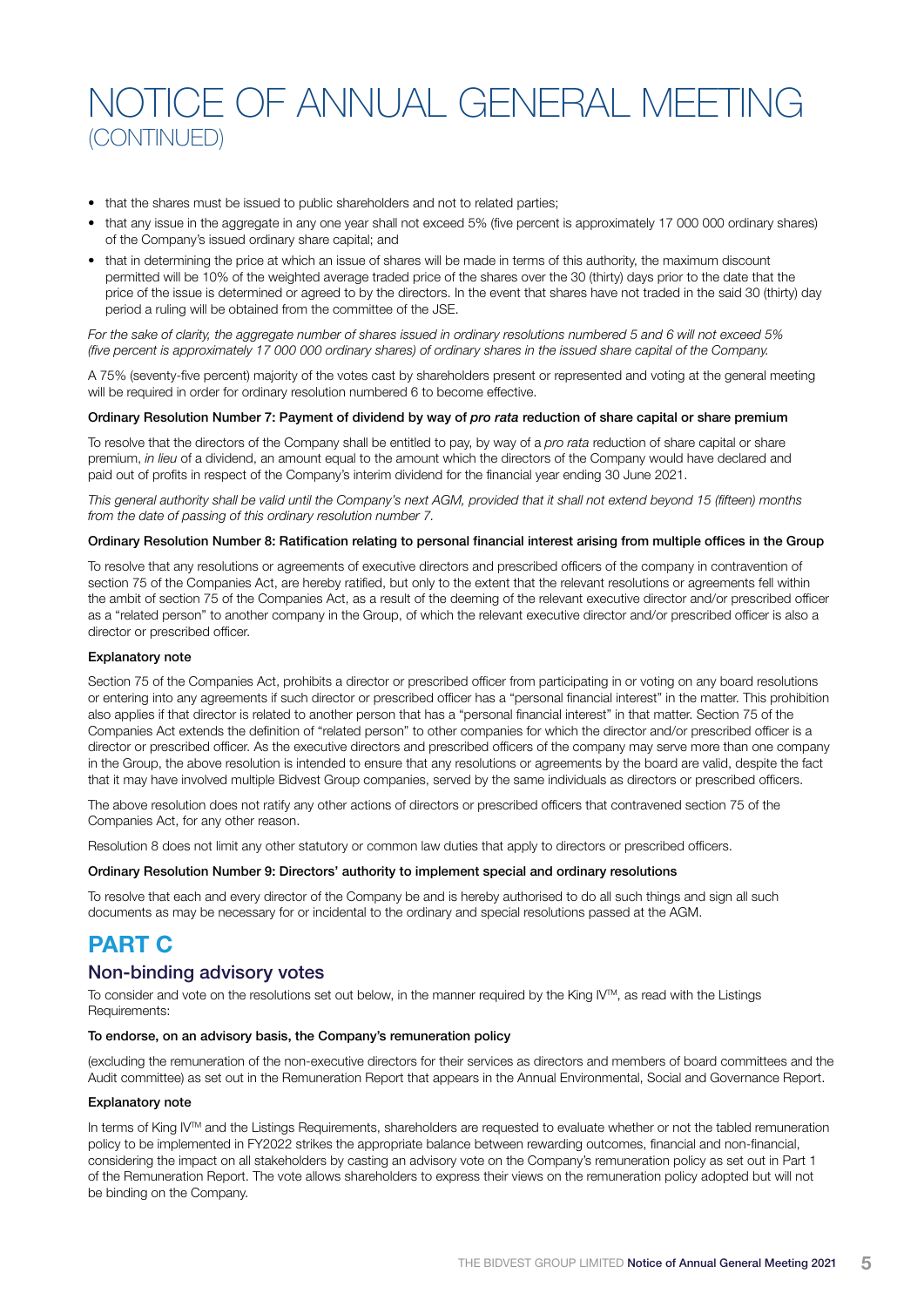### To endorse, on an advisory basis, the implementation report of the Company's remuneration policy

(excluding the remuneration of the non-executive directors for their services as directors and members of board committees and the Audit committee) as set out in the Remuneration Report that appears in the Annual Environmental, Social and Governance Report.

### Explanatory note

In terms of King IV<sup>TM</sup> and the Listings Requirements, shareholders are requested to evaluate whether or not the remuneration policy adopted last year was effectively implemented in the year that ended 30 June 2021 by casting an advisory vote on the remuneration implementation report as contained in Part 2 of Company's Remuneration report. The vote allows shareholders to express their views on the extent of implementation of the Company's remuneration policy but will not be binding on the Company.

## PART D

### Special resolutions

To consider and, if deemed fit, to approve with or without modification, the special resolutions set out below, in the manner required by the MOI and the Act, as read with the Listings Requirements.

### Special Resolution Number 1: Non-executive director remuneration

To resolve that in terms of clause 47.1 of the MOI, for the period commencing 1 July 2021 until this resolution is replaced, the remuneration payable to non-executive directors of the Company for their services as directors be as set out in the table below:

|                                         | Basic per<br>annum | Per meeting<br>attended |
|-----------------------------------------|--------------------|-------------------------|
| Chairperson <sup>1</sup>                | 1744866            |                         |
| Lead independent                        | 225 144            |                         |
| Board members                           | 116 462            | 46 776                  |
| Audit committee chairperson             | 331 966            | 52 503                  |
| Audit committee member                  | 87 705             | 38 184                  |
| Remuneration committee chairperson      | 149 158            | 36 037                  |
| Remuneration committee member           |                    | 41 167                  |
| Nominations committee member            |                    | 37 945                  |
| Acquisitions committee chairperson      | 99 876             | 42 480                  |
| Acquisitions committee member           |                    | 44 628                  |
| Risk committee chairperson              | 177 080            | 31 263                  |
| Risk committee member                   |                    | 33 173                  |
| Social and Ethics committee chairperson | 106 200            | 31 263                  |
| Social and Ethics committee member      |                    | 31 263                  |
| Ad hoc meetings                         |                    | 22 672                  |

*1 The Group chairperson's fees cover chairmanship and membership of all board committees. No other fees are payable.*

It is proposed that a 6.2% increase in non-executive directors' fees for FY2022 be approved in line with the wage and salary increases approved across the Group.

The above fees are proposed net of VAT which may become payable thereon depending on the status of the individual director's tax position.

### Explanatory note

In terms of section 65(11)(h) of the Act, read with sections 66(8) and 66(9) of the Act, remuneration may only be paid to directors for their services as directors in accordance with a special resolution approved by the holders within the previous 2 (two) years.

### Special Resolution Number 2: General authority to provide financial assistance to related or inter-related companies and corporations

To authorise the board of directors of the Company, to the extent required by and subject to sections 44 and 45 of the Companies Act and the requirements (if applicable) of MOI and Listings Requirements, that the Company may provide direct or indirect financial assistance to a related or inter-related company, provided that such financial assistance may only be provided at any time in terms of the authority after the expiry of two years from the date of the adoption of this special resolution.

### Explanatory note

The reason and the effect of this special resolution is to grant the board the authority to provide inter-Group loans and other financial assistance for the purposes of funding the activities of the Group.

This special resolution does not authorise the provision of financial assistance to a director or prescribed officer of the Company.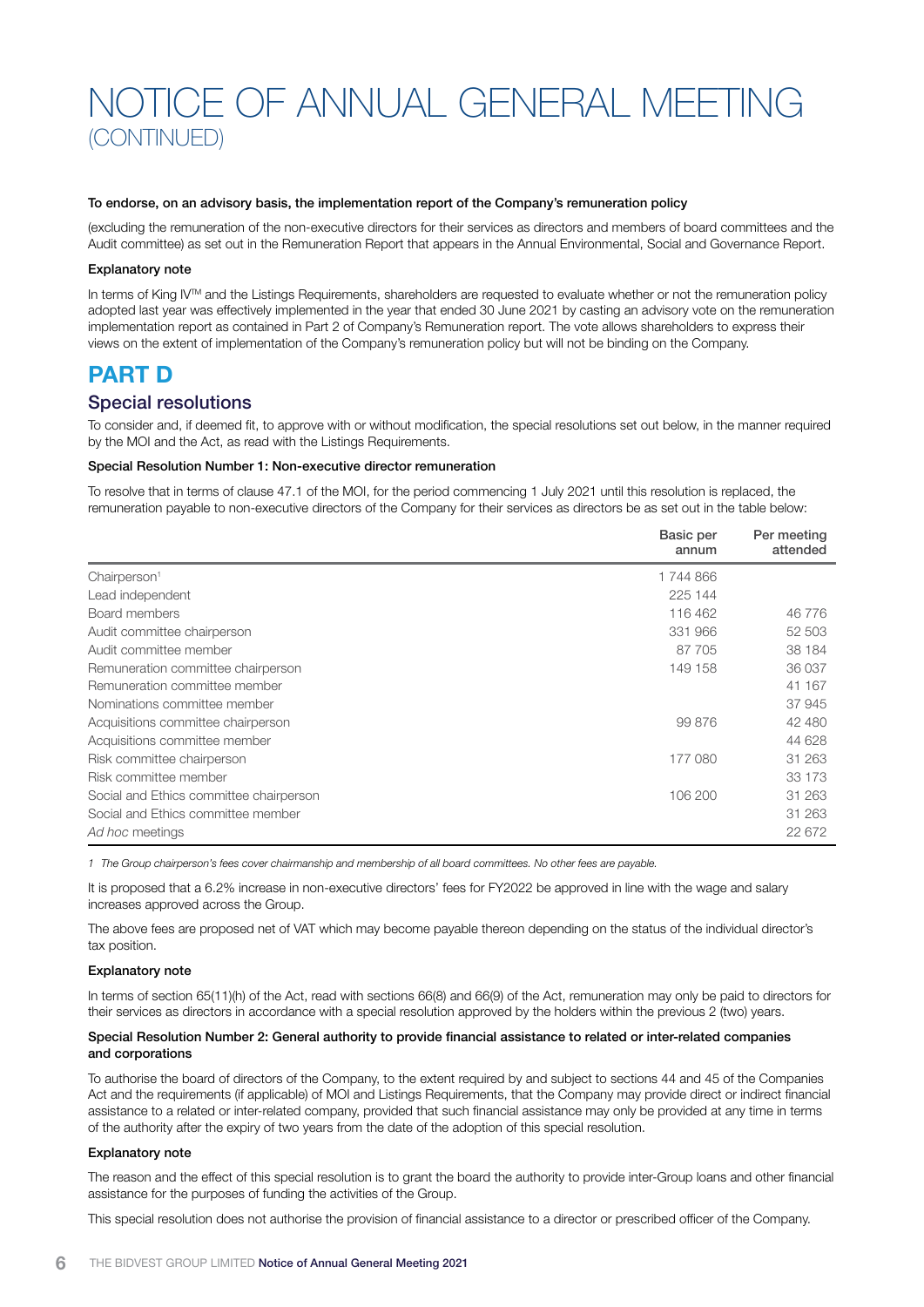# FORM OF PROXY

# Bidvest

The Bidvest Group Limited (Registration number 1946/021180/06) (the Company) Share code: BVT ISIN: ZAE000117321

### For the 75th Annual General Meeting – for use by certificated shareholders and dematerialised shareholders with own-name registration

Holders of dematerialised ordinary shares, other than those with own-name registration, must inform their CSDP or broker of their intention to attend the AGM and request their CSDP to issue them with the necessary letter of representation to attend the AGM in person or provide their CSDP with their voting instructions should they not wish to attend the AGM in person.

| I/We (full names) |  |
|-------------------|--|
|-------------------|--|

| of (address)                                                        |       |        |                            |
|---------------------------------------------------------------------|-------|--------|----------------------------|
| Tel (home)                                                          | Cell: | Email: |                            |
| Being a shareholder(s) of The Bidvest Group Limited and entitled to |       |        | votes (ONE PER SHARE HELD) |
| hereby appoint                                                      |       |        |                            |
| or failing him/her                                                  |       |        |                            |

or failing him/her the Chairman of the meeting as my/our proxy to act for me/us at the AGM of the Company to be held at 9:00 on Friday, 26 November 2021, and at any adjournment thereof as follows:

### PART B

|     | Ordinary resolutions                                                                            | <b>FOR</b> | <b>AGAINST</b> | <b>ABSTAIN</b> |
|-----|-------------------------------------------------------------------------------------------------|------------|----------------|----------------|
|     | Re-election of directors that retire by rotation:                                               |            |                |                |
| 1.1 | <b>RD</b> Mokate                                                                                |            |                |                |
| 1.2 | NW Thomson                                                                                      |            |                |                |
| 2   | Election of non-executive directors:                                                            |            |                |                |
| 2.1 | L Boyce                                                                                         |            |                |                |
| 2.2 | SN Mabaso-Koyana                                                                                |            |                |                |
| 3   | Re-appointment of independent external auditor                                                  |            |                |                |
| 4   | Election of members of the Audit committee                                                      |            |                |                |
| 4.1 | SN Mabaso-Koyana                                                                                |            |                |                |
| 4.2 | L Boyce                                                                                         |            |                |                |
| 4.3 | <b>RD</b> Mokate                                                                                |            |                |                |
| 4.4 | N Siyotula                                                                                      |            |                |                |
| 4.5 | NW Thomson                                                                                      |            |                |                |
| 5   | Placing authorised but unissued ordinary shares under the control of directors                  |            |                |                |
| 6   | General authority to issue shares for cash                                                      |            |                |                |
|     | Payment of dividend by way of pro rata reduction of share capital or share premium              |            |                |                |
| 8   | Ratification relating to personal financial interest arising from multiple offices in the Group |            |                |                |
| 9   | Directors' authority to implement special and ordinary resolutions                              |            |                |                |

### PART C

| Non-binding advisory votes |                                       | <b>FOR</b> | <b>AGAINST</b> | <b>ABSTAIN</b> |
|----------------------------|---------------------------------------|------------|----------------|----------------|
| Endorsement                | Remuneration policy                   |            |                |                |
| Endorsement                | Implementation of remuneration policy |            |                |                |

### PART D

|               | Special resolutions                                                                                         | <b>FOR</b> | <b>AGAINST</b> | <b>ABSTAIN</b> |
|---------------|-------------------------------------------------------------------------------------------------------------|------------|----------------|----------------|
|               | Non-executive director remuneration                                                                         |            |                |                |
| $\mathcal{P}$ | General authority to provide financial assistance to related or inter-related companies and<br>corporations |            |                |                |
|               | Signed on this<br>day of                                                                                    |            |                | 2021           |
| Signature     |                                                                                                             |            |                |                |

Assisted by (where applicable)

Please read the notes on the reverse side of this form of proxy.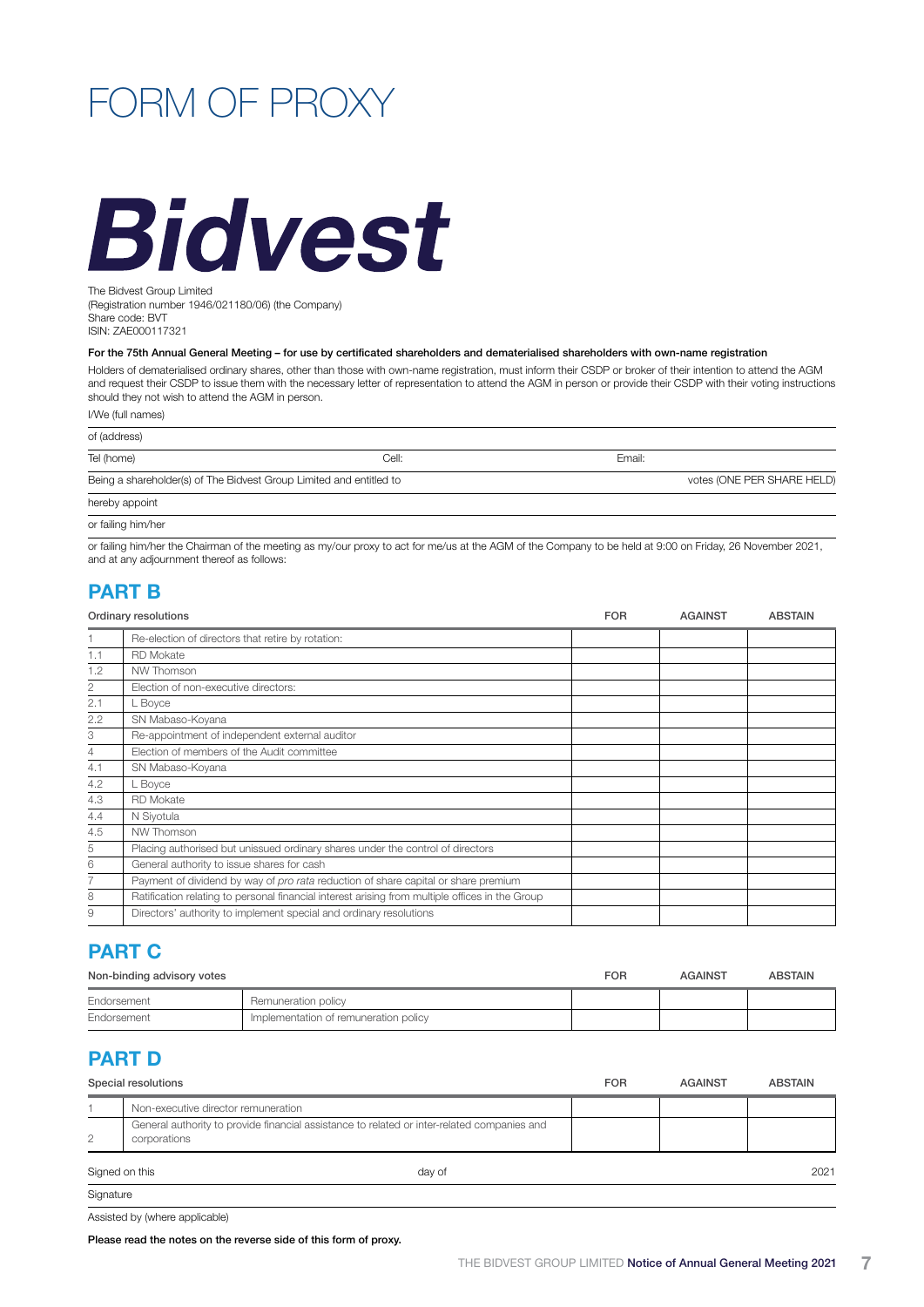# FORM OF PROXY (CONTINUED)

#### **NOTES**

- 1. The person whose name stands first on the form of proxy and who is present at the Annual General Meeting will be entitled to act as a proxy to the exclusion of those whose names follow thereafter. If no proxy is inserted in the spaces provided, the Chairperson shall be deemed to be appointed as the proxy.
- 2. Unless otherwise instructed above, a proxy is entitled to vote as he/she thinks fit.
- 3. A proxy appointed by a shareholder to attend, speak and vote in his/her stead need not also be a shareholder of the company.
- 4. In order to be effective, this form of proxy and the power of attorney or other authority (if any) under which it is signed, should be RECEIVED by the transfer secretaries of the company, Computershare Investor Services Proprietary Limited, not less than twenty-four (24) hours before the time appointed for the holding of the meeting or any adjournment thereof, as the case may be, at which the proxy proposes to vote, excluding Saturdays, Sundays and South African public holidays. Any forms of proxy not lodged by this time may be handed to the Chairperson of the Annual General Meeting immediately prior to its commencement.
- 5. Any alteration or correction made to this form of proxy must be initialled by the signatory(ies) but may not be accepted by the Chairperson.
- 6. If you hold shares in certificated form (i.e. you have not dematerialised your shares) or are registered as an own-name dematerialised shareholder, you may attend and vote at this meeting; alternatively, you may appoint a proxy to represent you at the meeting by completing the attached form of proxy and lodging it with the transfer secretaries of the company to be RECEIVED at least 24 hours before the time of the meeting, excluding Saturdays, Sundays and South African public holidays. Any forms of proxy not lodged by this time may be handed to the Chairperson of the Annual General Meeting immediately prior to its commencement.
- 7. If you have dematerialised your shares and are not registered as an own-name dematerialised shareholder (in other words, you have specifically instructed your CSDP not to hold your shares in your own name on TFG's uncertificated securities register), then subject to the custody agreement between yourself and your CSDP or broker:
	- If you wish to attend the meeting you must contact your CSDP or broker and obtain the relevant letter of representation from it; or
	- If you are unable to attend the meeting but wish to be represented at the meeting, you must contact your CSDP or broker and furnish it with your voting instructions in respect of the meeting. You must NOT complete the attached form of proxy. The instructions must be provided in accordance with the custody agreement between you and your CSDP or broker within the time period required by your CSDP or broker.
- 8. Brokers or their nominees recorded in the company's register should, when authorised in terms of their mandate or instructed to do so by the owner on behalf of whom they hold dematerialised shares in the company may vote by either appointing a duly authorised representative to attend and vote at the meeting or by completing the attached form of proxy in accordance with the instructions thereon, which must be RECEIVED by the transfer secretaries of the company at least 24 hours before the time of the meeting, excluding Saturdays, Sundays and South African public holidays.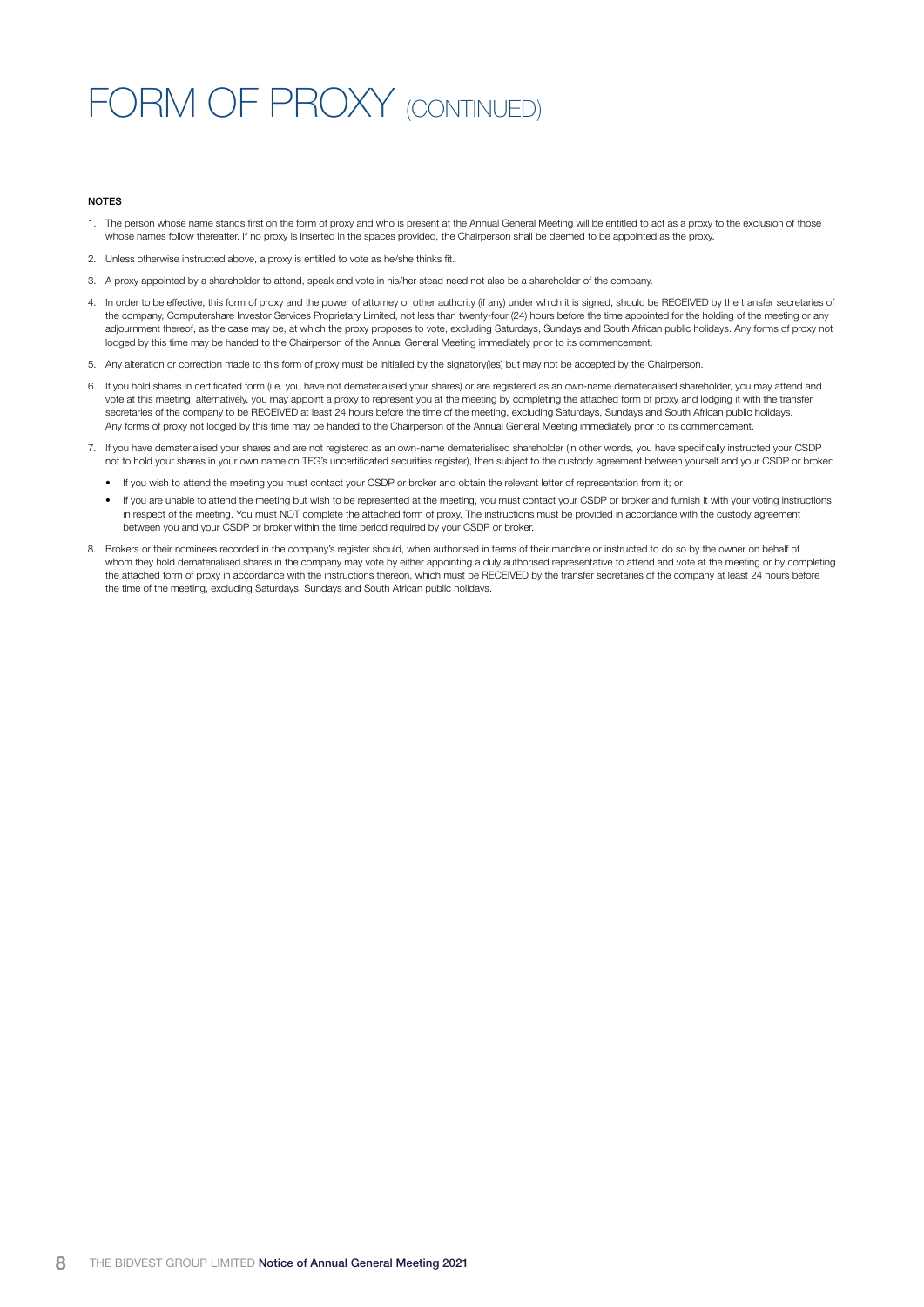# INDEPENDENT AUDITOR'S REPORT



### **Independent auditor's report on the summary consolidated financial statements**

To the shareholders of The Bidvest Group Limited

### **Opinion**

The summary consolidated financial statements of The Bidvest Group Limited, set out on pages 11 to 21 of the Bidvest Audited Financial Results and Cash Dividend Declaration, which comprise the summarised consolidated statement of financial position as at 30 June 2021 and the summarised consolidated income statement, statement of other comprehensive income, statement of cash flows and statement of changes in equity for the year then ended, and related notes, are derived from the audited consolidated financial statements of The Bidvest Group Limited for the year ended 30 June 2021.

In our opinion, the accompanying summary consolidated financial statements are consistent, in all material respects, with the audited consolidated financial statements, in accordance with the requirements of the JSE Limited Listings Requirements for provisional reports, as set out in the notes to the summary consolidated financial statements titled "Basis of presentation of provisional summarised consolidated financial statements", and the requirements of the Companies Act of South Africa as applicable to summary financial statements.

### **Summary consolidated financial statements**

The summary consolidated financial statements do not contain all the disclosures required by International Financial Reporting Standards and the requirements of the Companies Act of South Africa as applicable to annual financial statements. Reading the summary consolidated financial statements and the auditor's report thereon, therefore, is not a substitute for reading the audited consolidated financial statements and the auditor's report thereon.

### **The audited consolidated financial statements and our report thereon**

We expressed an unmodified audit opinion on the audited consolidated financial statements in our report dated 3 September 2021. That report also includes communication of key audit matters. Key audit matters are those matters that, in our professional judgement, were of most significance in our audit of the consolidated financial statements of the current period.

### **Director's responsibility for the summary consolidated financial statements**

The directors are responsible for the preparation of the summary consolidated financial statements in accordance with the requirements of the JSE Limited Listings Requirements for provisional reports as set out in the note to the summary consolidated financial statements titled "Basis of presentation of

PricewaterhouseCoopers Inc.**,** 4 Lisbon Lane, Waterfall City, Jukskei View, 2090 . Private Bag X36, Sunninghill, 2157, South Africa  $T: +27(0)$  11 797 4000,  $F: +27(0)$  11 209 5800, www.pwc.co.za

Chief Executive Officer: L S Machaba The Company's principal place of business is at 4 Lisbon Lane, Waterfall City, Jukskei View, where a list of directors' names is available for inspection. Reg. no. 1998/012055/21, VAT reg.no. 4950174682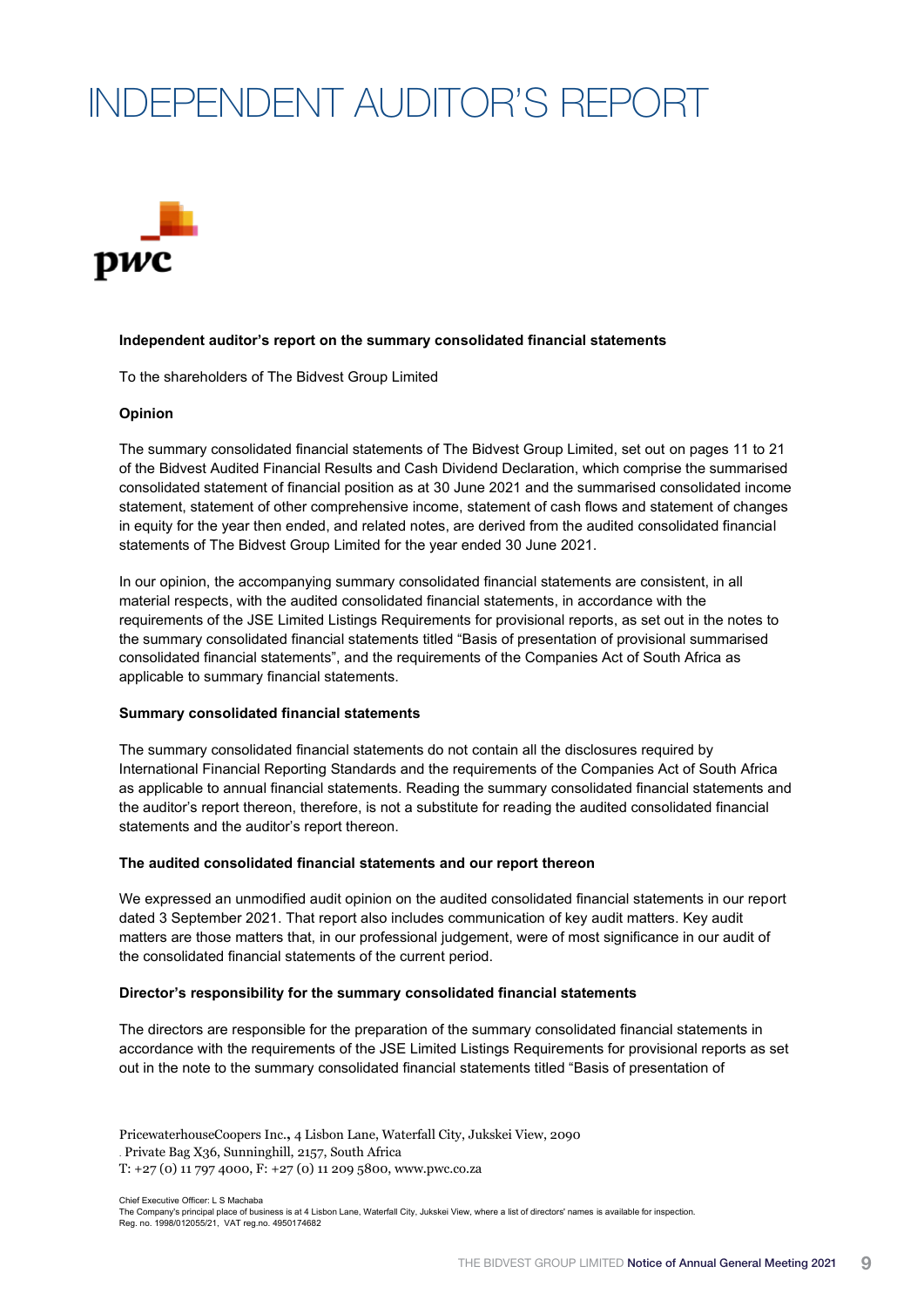# INDEPENDENT AUDITOR'S REPORT (CONTINUED)



provisional summarised consolidated financial statements", and the requirements of the Companies Act of South Africa as applicable to summary financial statements.

### **Auditor's responsibility**

Our responsibility is to express an opinion on whether the summary consolidated financial statements are consistent, in all material respects, with the audited consolidated financial statements based on our procedures, which were conducted in accordance with International Standard on Auditing (ISA) 810 (Revised), *Engagements to Report on Summary Financial Statements*.

PriewaterhauseCoopers Inc.

PricewaterhouseCoopers Inc. Director: C West Registered Auditor Johannesburg, South Africa 6 September 2021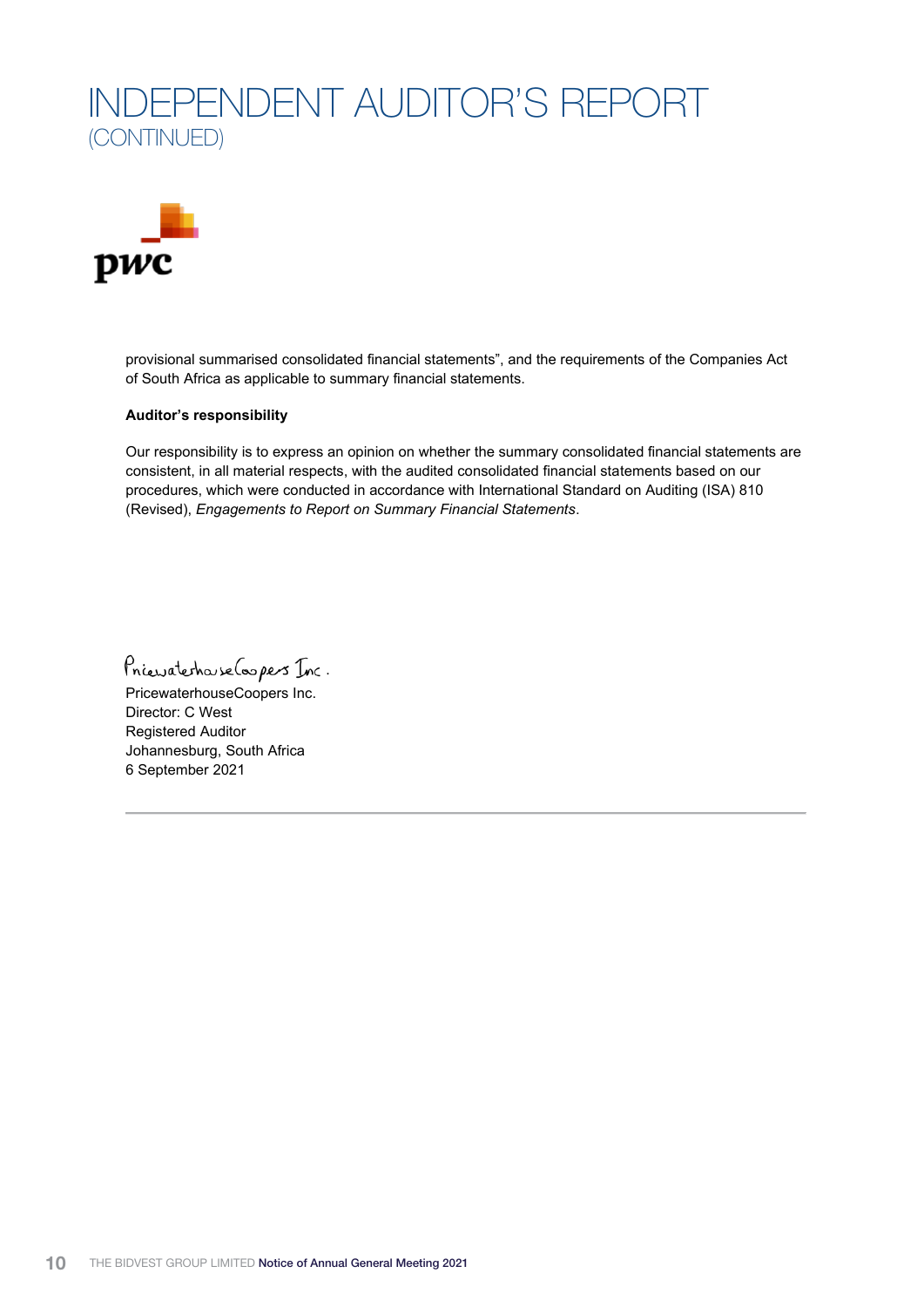## CONSOLIDATED INCOME STATEMENT FOR THE YEAR ENDED 30 JUNE

|                                                                                                                                        |              |                       | Restated*            |
|----------------------------------------------------------------------------------------------------------------------------------------|--------------|-----------------------|----------------------|
|                                                                                                                                        |              | 2021                  | 2020                 |
|                                                                                                                                        | <b>Notes</b> | R'000                 | R'000                |
| <b>Continuing operations</b><br>Revenue                                                                                                | 5.1          | 88 314 806            | 76 542 581           |
| Non-interest revenue                                                                                                                   |              | 87 881 064            | 75 953 538           |
| Interest revenue                                                                                                                       |              | 433742                | 589 043              |
| Cost of revenue                                                                                                                        |              | (61140027)            | (53101006)           |
| Gross profit                                                                                                                           |              | 27 174 779            | 23 441 575           |
| Operating expenses                                                                                                                     |              | (19 278 934)          | (18079797)           |
| Net impairment losses on financial assets<br>Other income                                                                              |              | (252164)<br>273 347   | (245 401)<br>266 807 |
| (Loss) from investments                                                                                                                |              | (26103)               | (43 482)             |
| <b>Trading profit</b>                                                                                                                  | 5.2          | 7890925               | 5 339 702            |
| Share-based payment expense                                                                                                            |              | (246096)              | (202 494)            |
| Acquisition costs and customer contracts amortisation                                                                                  |              | (305 025)             | (345 229)            |
| Net capital items                                                                                                                      | 5.4          | (179663)              | (1973149)            |
| Profit before finance charges and associate income<br>Net finance charges                                                              | 5.5<br>10.1  | 7 160 141             | 2818830              |
|                                                                                                                                        |              | (1470534)             | (1429627)            |
| Finance income<br>Finance charges                                                                                                      |              | 57 367<br>(1 527 901) | 80 253<br>(1509880)  |
| Share of profit (loss) of associates and joint ventures                                                                                |              | 100 095               | (92 250)             |
| Current period earnings                                                                                                                |              | 100 208               | (87129)              |
| Net capital items                                                                                                                      | 7.4          | (113)                 | (5121)               |
| Profit before taxation                                                                                                                 |              | 5789702               | 1 296 953            |
| <b>Taxation</b>                                                                                                                        | 6            | (1670774)             | (851 589)            |
| Profit for the year from continuing operations                                                                                         |              | 4 118 928             | 445 364              |
| <b>Discontinued operations</b><br>Profit (loss) after taxation from discontinued operations                                            | 14           | 3789                  | (632 267)            |
| Profit (loss) for the year                                                                                                             |              | 4 122 717             | (186903)             |
|                                                                                                                                        |              |                       |                      |
| Attributable to<br>Shareholders of the Company - continuing operations                                                                 |              | 3840933               | 168 981              |
| Shareholders of the Company - discontinued operations                                                                                  |              | 3789                  | (632 267)            |
| Non-controlling interests                                                                                                              |              | 277 995               | 276 383              |
|                                                                                                                                        |              | 4 1 2 2 7 1 7         | (186903)             |
| Basic earnings per share (cents) - continuing operations                                                                               | 7.3          | 1 130.2               | 49.8                 |
| Diluted basic earnings per share (cents) – continuing operations                                                                       | 7.3          | 1 1 2 9.4             | 49.7                 |
| Basic earnings per share (cents) – discontinued operations                                                                             | 7.3          | 1.1                   | (186.4)              |
| Diluted basic earnings per share (cents) – discontinued operations<br>Basic earnings per share (cents) – Group                         | 7.3<br>7.3   | 1.1<br>1 1 3 1 . 3    | (186.1)<br>(136.6)   |
| Diluted basic earnings per share (cents) - Group                                                                                       | 7.3          | 1 130.5               | (136.4)              |
| Supplementary Information                                                                                                              |              |                       |                      |
| Normalised headline earnings per share (cents) – continuing operations                                                                 | 7.6          | 1 292.0               | 1 0 28.3             |
| Headline earnings per share (cents) - continuing operations                                                                            | 7.5          | 1 183.3               | 553.2                |
| Diluted headline earnings per share (cents) - continuing operations                                                                    | 7.5          | 1 182.4               | 552.5                |
| Headline earnings per share (cents) - discontinued operations<br>Diluted headline earnings per share (cents) - discontinued operations | 14<br>14     | 15.2<br>15.2          | (159.2)<br>(159.0)   |
| Normalised headline earnings per share (cents) - Group                                                                                 | 7.6          | 1 307.2               | 869.1                |
| Headline earnings per share (cents) - Group                                                                                            | 7.5          | 1 198.4               | 394.0                |
| Diluted headline earnings per share (cents) - Group                                                                                    | 7.5          | 1 197.5               | 393.5                |

*\* Refer note 5.1. Revenue for further details.*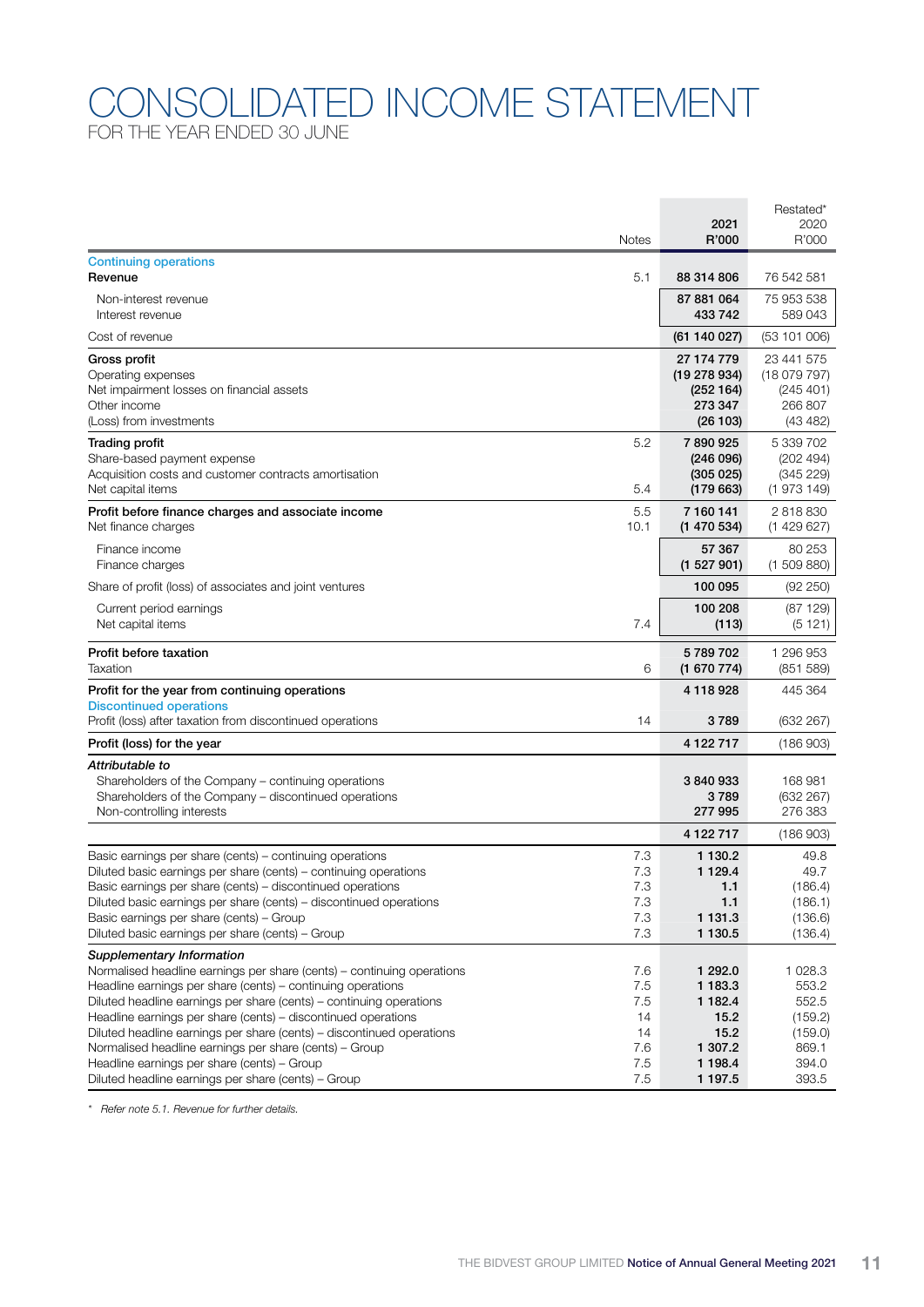# CONSOLIDATED STATEMENT OF OTHER COMPREHENSIVE INCOME

FOR THE YEAR ENDED 30 JUNE

|                                                                                                                                                                                                   | 2021<br>R'000            | 2020<br>R'000       |
|---------------------------------------------------------------------------------------------------------------------------------------------------------------------------------------------------|--------------------------|---------------------|
| Profit (loss) for the year                                                                                                                                                                        | 4 1 2 2 7 1 7            | (186903)            |
| Other comprehensive (expense) income net of taxation<br>Items that may be reclassified subsequently to profit or loss                                                                             | (620 829)                | 155 080             |
| (Decrease) increase in foreign currency translation reserve<br>Exchange differences arising during the year<br>Increase (decrease) in fair value of cash flow hedges                              | (647494)<br>26 665       | 200 770<br>(51 704) |
| Fair value loss arising during the year<br>Taxation effect for the year                                                                                                                           | 37 035<br>(10370)        | (71811)<br>20 107   |
| Share of other comprehensive income of associates and joint ventures                                                                                                                              |                          | 6014                |
| Other comprehensive income transferred to profit or loss<br>Realisation of exchange differences on disposal of subsidiaries<br>Items that will not be reclassified subsequently to profit or loss | 52 954                   | 7 3 2 7             |
| Changes in the fair value of financial assets recognised through other comprehensive income<br>Defined benefit obligations                                                                        | 1862<br>12 094           | (15865)<br>(28030)  |
| Net remeasurement of defined benefit obligations during the year<br>Taxation effect for the year                                                                                                  | 16798<br>(4704)          | (38729)<br>10 699   |
| Total comprehensive income (expense) for the year                                                                                                                                                 | 3 568 798                | (68391)             |
| Attributable to<br>Shareholders of the Company<br>Non-controlling interest                                                                                                                        | 3 3 2 6 3 0 1<br>242 497 | (368125)<br>299 734 |
|                                                                                                                                                                                                   | 3 5 68 7 98              | (68391)             |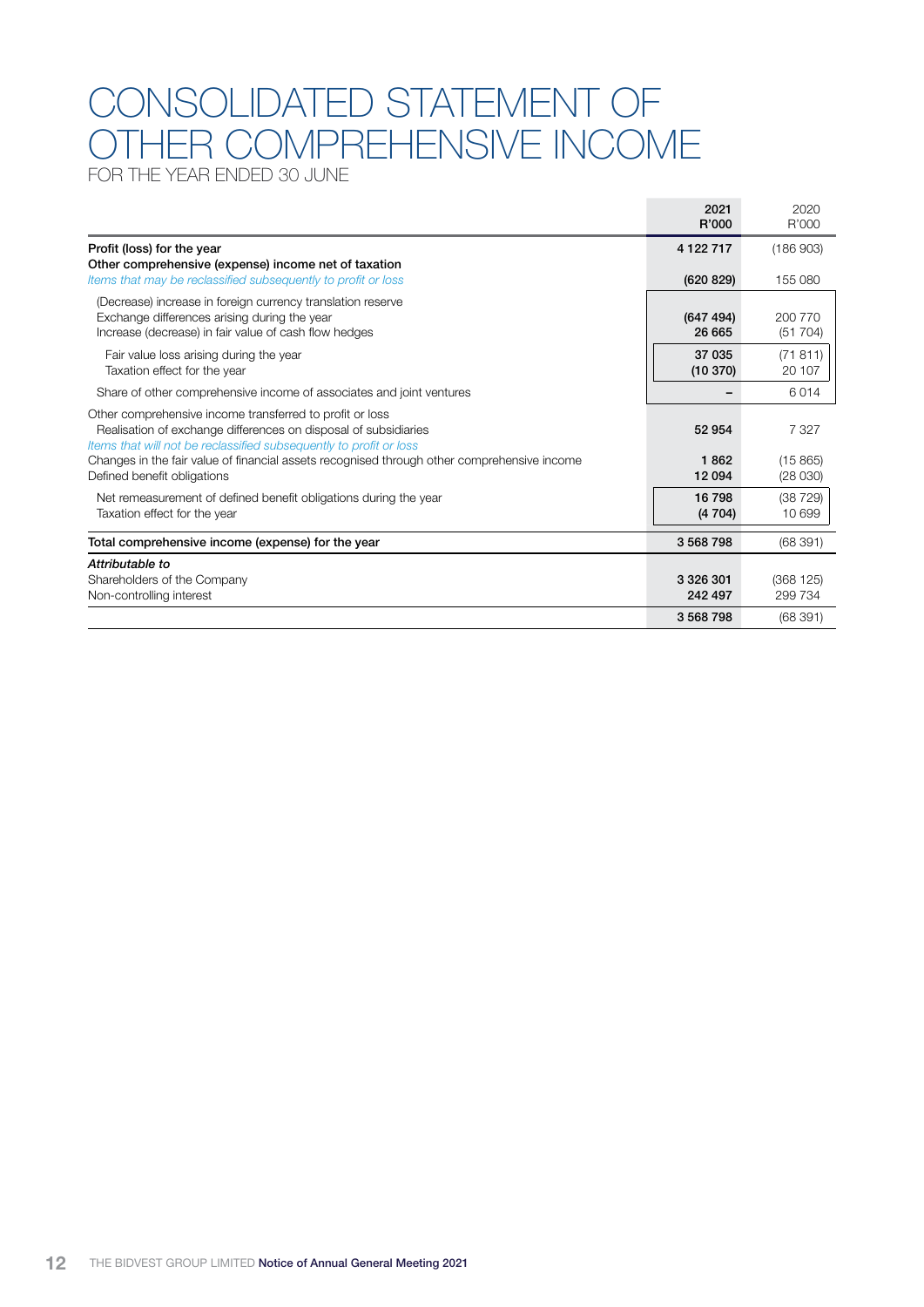## CONSOLIDATED STATEMENT OF CASH FLOWS FOR THE YEAR ENDED 30 JUNE

|                                                                                                                                                                                                                                                                                                                                                                                                                                                                                                                                                   | <b>Notes</b>                             | 2021<br>R'000                                                                                                                            | 2020<br>R'000                                                                                                               |
|---------------------------------------------------------------------------------------------------------------------------------------------------------------------------------------------------------------------------------------------------------------------------------------------------------------------------------------------------------------------------------------------------------------------------------------------------------------------------------------------------------------------------------------------------|------------------------------------------|------------------------------------------------------------------------------------------------------------------------------------------|-----------------------------------------------------------------------------------------------------------------------------|
| Cash flows from operating activities                                                                                                                                                                                                                                                                                                                                                                                                                                                                                                              |                                          | 9743707                                                                                                                                  | 4 258 631                                                                                                                   |
| Cash generated by operations<br>Finance income<br>Finance charges<br>Taxation paid<br>Dividend income received<br>Distributions to shareholders<br>Net operating cash flows from discontinued operations                                                                                                                                                                                                                                                                                                                                          | 5.6<br>10.2<br>10.2<br>6.2<br>13.2<br>14 | 13 547 301<br>41 166<br>(1452812)<br>(1814274)<br>97 767<br>(1068734)<br>393 293                                                         | 9 0 5 7 7 9 7<br>63 688<br>(1495743)<br>(1454118)<br>123 910<br>(2 267 564)<br>232 661                                      |
| Cash flows from of investment activities                                                                                                                                                                                                                                                                                                                                                                                                                                                                                                          |                                          | (1786943)                                                                                                                                | (331919)                                                                                                                    |
| Amounts advanced to associates<br>Proceeds on disposal of investments<br>Investments acquired<br>Additions to property, plant and equipment<br>Additions to intangible assets<br>Proceeds on disposal of property, plant and equipment<br>Proceeds on disposal of intangible assets<br>Cash and cash equivalents arising on consolidation of Adcock Ingram<br>Acquisition of businesses, subsidiaries and associates<br>Proceeds on disposal of interests in subsidiaries and associates<br>Net investing activities from discontinued operations | 9.2<br>9.3<br>14                         | (61954)<br>2 747 929<br>(2364541)<br>(2 270 439)<br>(328 710)<br>353 537<br>4555<br>$\qquad \qquad =$<br>(1508717)<br>201 211<br>1440186 | (58632)<br>3964433<br>(425858)<br>(2019560)<br>(190109)<br>341 509<br>48 699<br>467 913<br>(1011785)<br>49 934<br>(653 016) |
| Cash flows from financing activities                                                                                                                                                                                                                                                                                                                                                                                                                                                                                                              |                                          | (7083290)                                                                                                                                | 2 041 278                                                                                                                   |
| Part held subsidiary share buy-back from non-controlling interests<br>Transactions with non-controlling interests<br>Repayment of lease liabilities<br>Settlement of puttable non-controlling interest liabilities<br>Borrowings raised<br>Borrowings repaid<br>Net financing activities from discontinued operations                                                                                                                                                                                                                             | 8.2<br>10.5<br>10.4<br>10.4<br>14        | (481 410)<br>(1294769)<br>5 424 273<br>(10372402)<br>(358982)                                                                            | (154056)<br>(200650)<br>(1017544)<br>(57050)<br>19 954 763<br>(16774408)<br>290 223                                         |
| Net increase in cash and cash equivalents<br>Cash and cash equivalents at beginning of year<br>Effects of exchange rate fluctuations on cash and cash equivalents                                                                                                                                                                                                                                                                                                                                                                                 |                                          | 873 474<br>5 343 865<br>(399 210)                                                                                                        | 2980710<br>2 0 34 5 23<br>328 632                                                                                           |
| Cash and cash equivalents at end of year                                                                                                                                                                                                                                                                                                                                                                                                                                                                                                          |                                          | 5818129                                                                                                                                  | 5 343 865                                                                                                                   |
| Cash and cash equivalents comprise<br>Cash and cash equivalents - continuing operations<br>Cash and cash equivalents - discontinued operations<br>Bank overdrafts included in short-term portion of borrowings                                                                                                                                                                                                                                                                                                                                    | 10.2<br>14<br>10.2                       | 7 438 073<br>(1619944)                                                                                                                   | 10 412 475<br>(746 561)<br>(4 322 049)                                                                                      |
|                                                                                                                                                                                                                                                                                                                                                                                                                                                                                                                                                   |                                          | 5818129                                                                                                                                  | 5 343 865                                                                                                                   |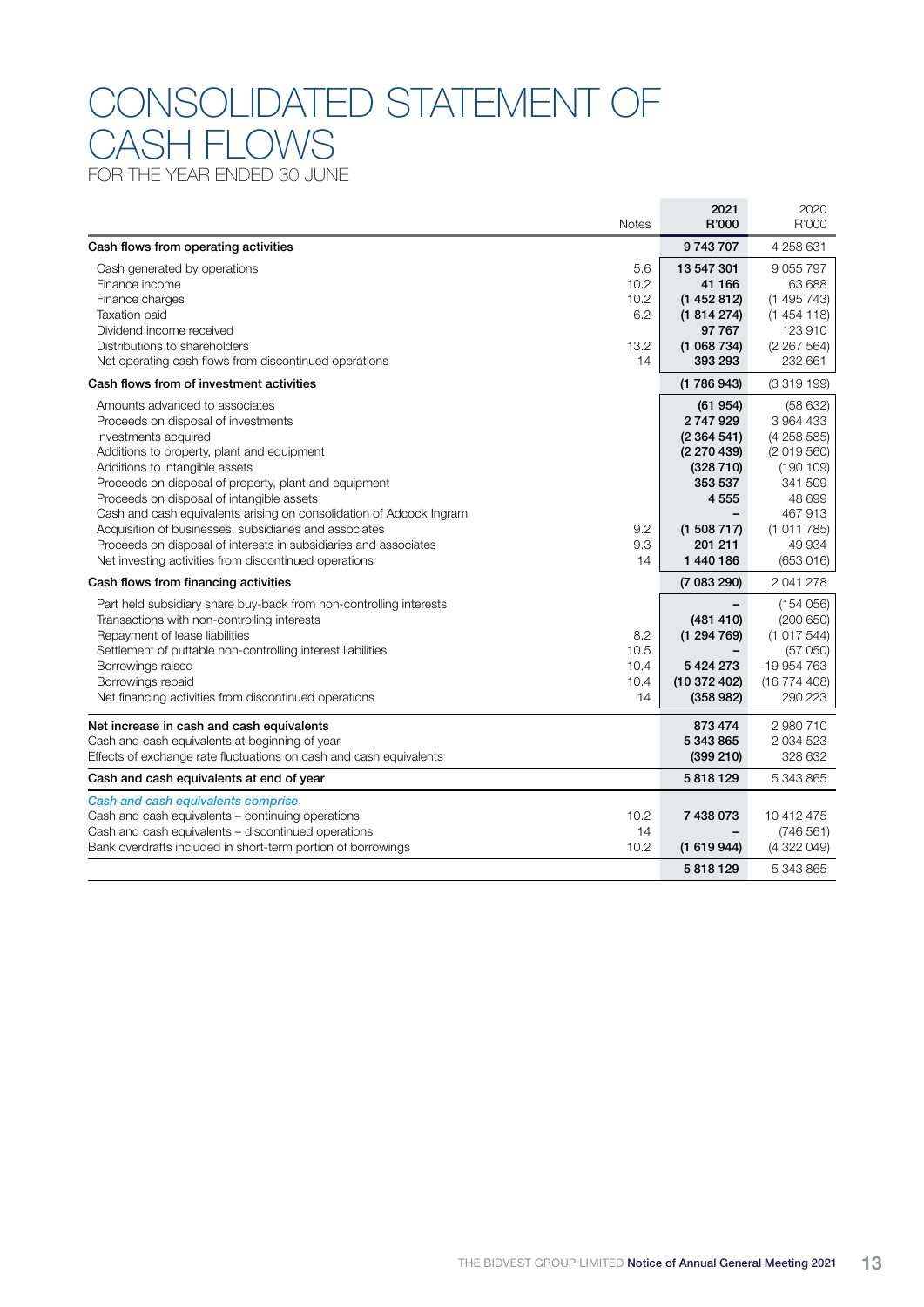# CONSOLIDATED STATEMENT OF FINANCIAL POSITION

AT 30 JUNE

|                                                                                                                                                                                                                                                      | <b>Notes</b>                                      | 2021<br>R'000                                                                  | Restated*<br>2020<br>R'000                                                    |
|------------------------------------------------------------------------------------------------------------------------------------------------------------------------------------------------------------------------------------------------------|---------------------------------------------------|--------------------------------------------------------------------------------|-------------------------------------------------------------------------------|
| <b>ASSETS</b>                                                                                                                                                                                                                                        |                                                   |                                                                                |                                                                               |
| Non-current assets                                                                                                                                                                                                                                   |                                                   | 53 211 879                                                                     | 53 367 575                                                                    |
| Property, plant and equipment<br>Right-of-use assets<br>Intangible assets<br>Goodwill                                                                                                                                                                | 8.1<br>8.2<br>9.4<br>9.5                          | 14 107 562<br>4615625<br>13 661 818<br>13 678 707                              | 14 425 708<br>5 134 768<br>13 313 157<br>14 058 238                           |
| Deferred taxation assets<br>Defined benefit pension surplus<br>Interest in associates and joint ventures<br>Life assurance fund<br>Investments<br>Banking and other advances                                                                         | 6.3<br>12.3<br>8.7<br>8.5<br>8.6<br>8.3           | 1 538 254<br>252 230<br>527 908<br>368 937<br>2758682<br>1702156               | 1 588 036<br>214 329<br>599 188<br>242 048<br>2 031 937<br>1760 166           |
| <b>Current assets</b>                                                                                                                                                                                                                                |                                                   | 33 187 856                                                                     | 36 806 591                                                                    |
| Inventories<br>Short-term portion of banking and other advances<br>Short-term portion of investments<br>Trade and other receivables<br>Taxation<br>Cash and cash equivalents                                                                         | 8.8<br>8.3<br>8.6<br>8.9<br>6.2<br>10.2           | 10 106 113<br>1 203 708<br>14 072 021<br>367 941<br>7 438 073                  | 11 060 258<br>1 344 550<br>1 141 545<br>12 522 646<br>325 117<br>10 412 475   |
| Assets of disposal group held for sale                                                                                                                                                                                                               | 14                                                |                                                                                | 1 806 855                                                                     |
| <b>Total assets</b>                                                                                                                                                                                                                                  |                                                   | 86 399 735                                                                     | 91 981 021                                                                    |
| <b>EQUITY AND LIABILITIES</b>                                                                                                                                                                                                                        |                                                   |                                                                                |                                                                               |
| Capital and reserves                                                                                                                                                                                                                                 |                                                   | 28 790 766                                                                     | 26 640 903                                                                    |
| Capital and reserves attributable to shareholders of the Company<br>Non-controlling interests                                                                                                                                                        | 13.1                                              | 25 537 831<br>3 252 935                                                        | 23 159 047<br>3 481 856                                                       |
| Non-current liabilities                                                                                                                                                                                                                              |                                                   | 24 337 921                                                                     | 32 143 344                                                                    |
| Deferred taxation liabilities<br>Life assurance fund<br>Long-term portion of borrowings<br>Post-retirement obligations<br>Puttable non-controlling interest liabilities<br>Long-term portion of provisions<br>Long-term portion of lease liabilities | 6.3<br>8.5<br>10.3<br>12.3<br>10.5<br>8.11<br>8.2 | 3907936<br>222 165<br>15 355 102<br>77 040<br>20889<br>635 356<br>4 119 433    | 3931901<br>165 860<br>22 883 554<br>79 0 75<br>22 002<br>667 672<br>4 393 280 |
| <b>Current liabilities</b>                                                                                                                                                                                                                           |                                                   | 33 271 048                                                                     | 31 557 555                                                                    |
| Trade and other payables<br>Short-term portion of provisions<br>Vendors for acquisition<br>Taxation<br>Amounts owed to bank depositors<br>Short-term portion of borrowings<br>Short-term portion of lease liabilities                                | 8.10<br>8.11<br>6<br>8.4<br>10.3<br>8.2           | 18 288 267<br>460 634<br>752<br>482 485<br>7 626 671<br>5 380 263<br>1 031 976 | 15 018 849<br>820 590<br>2611<br>438 105<br>7 286 764<br>6752335<br>1 238 301 |
| Liabilities of disposal group held for sale                                                                                                                                                                                                          | 14                                                |                                                                                | 1 639 219                                                                     |
| Total equity and liabilities                                                                                                                                                                                                                         |                                                   | 86 399 735                                                                     | 91 981 021                                                                    |

*\* Refer note 9.2. Acquisition of businesses, subsidiaries and associates and note 8.5. Life assurance fund.*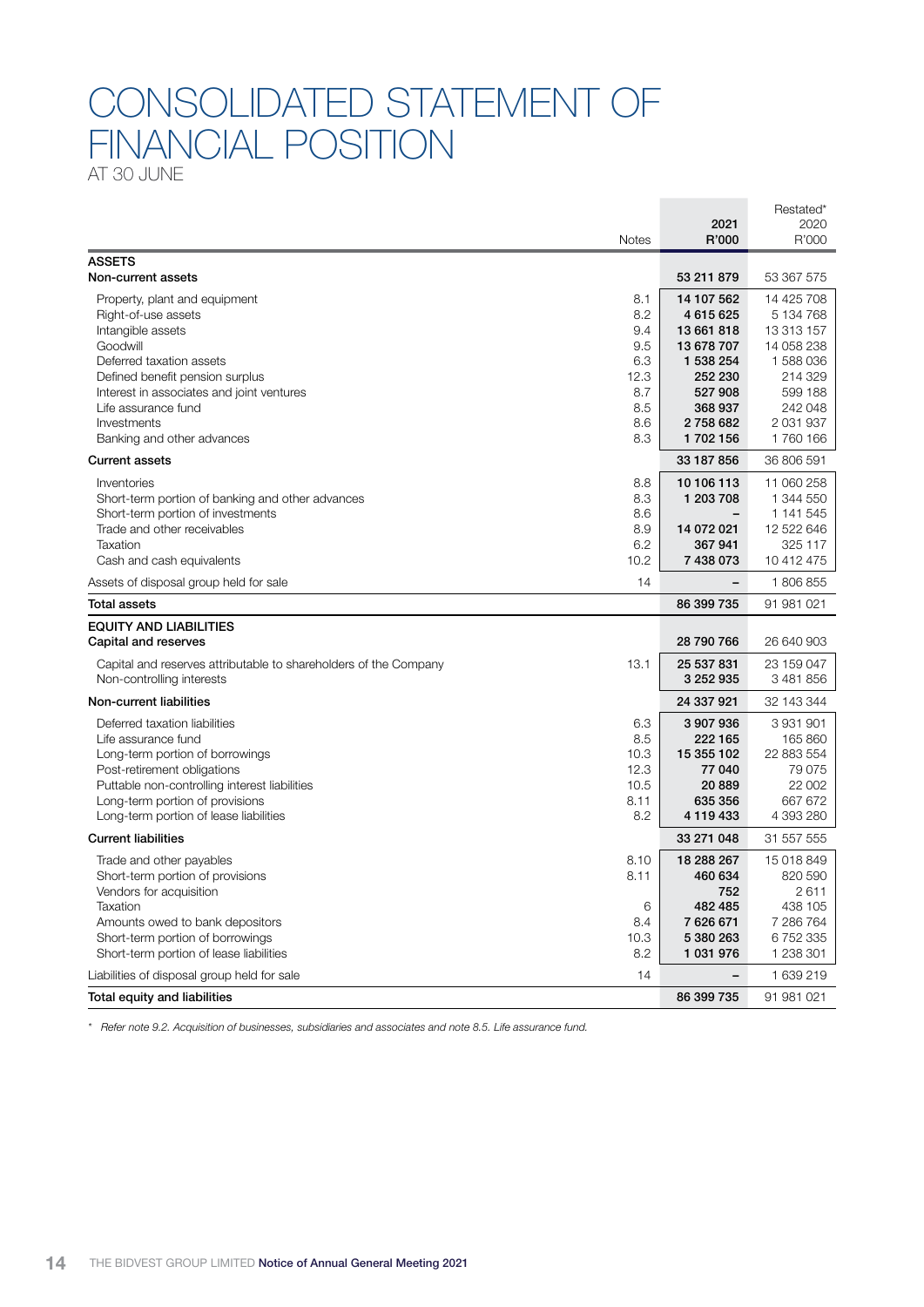## CONSOLIDATED STATEMENT OF HANGES IN FOUTY FOR THE YEAR ENDED 30 JUNE

 2021 2020 R'000 R'000 Equity attributable to shareholders of the Company 25 537 831 23 159 047 Share capital 17 014 17 014 17 014 17 014 17 014 17 014 17 014 17 014 17 014 17 014 17 014 17 014 17 014 17 01 Balance at beginning of the year 17 014 16 948 Shares issued during the year **66** and the year **66** and the year  $\frac{1}{2}$  and the year 66 and the year  $\frac{1}{2}$  and the year 66 and the year  $\frac{1}{2}$  and the year  $\frac{1}{2}$  and the year  $\frac{1}{2}$  and the year  $\frac{1}{2}$ **Share premium 1 367 796 1 367 796 1 367 796 1 367 796 1 367 796 1 367 796 1 367 796 1 367 796 1 367 796 1 367 796 1 367 796 1 367 796 1 367 796 1 367 796 1 367 796 1 367 796 1 367 796 1 367 796 1 367 796 1 367 796 1 367 7** Balance at beginning of the year 1 367 796 1 099 231 Shares issued during the year **Figure 1.268 856** Shares issued during the year **Figure 2.68 856** Shares issued during the year Share issue costs – (291) Foreign currency translation reserve the contract of the contract of the contract of the contract of the contract of the contract of the contract of the contract of the contract of the contract of the contract of the contr Balance at beginning of the year 400 927 208 936 Movement during the year (620 327) 184 664 Realisation of reserve on disposal of subsidiaries 52 954 7 327 Hedging reserve (38 619) (65 284) Balance at beginning of the year (13 580)<br>
Fair value profit (loss) arising during the year (71 811) (65 284) (13 580) (71 811) Fair value profit (loss) arising during the year 37 035 (71 811) Taxation recognised directly in reserve (10 370) 20 107 Equity-settled share-based payment reserve (326 401) (437 247) Balance at beginning of year (343 118)<br>Arising during current vear (343 118)<br>Arising during current vear (219 827) Arising during current year 219 827 and the state of the state of the state of the state of the state of the state of the state of the state of the state of the state of the state of the state of the state of the state of Taxation recognised directly in reserve 23 362 (18 093)<br>
Utilisation during the year (18 093) (295 863) Utilisation during the year Realisation of reserve on disposal of subsidiaries 1 733 – 1733 Movement in retained earnings and the state of the state of the state of the state of the state of the state of the state of the state of the state of the state of the state of the state of the state of the state of the st Balance at beginning of the year 23 818 868 Attributable profit (loss) (463 286)<br>Changes in the fair value of financial assets recognised through other comprehensive income (1862 - 1862 (15 Changes in the fair value of financial assets recognised through other comprehensive income **1862** (15 865)<br>Net remeasurement of defined benefit obligations during the vear<br>
12 297 (28 319) Net remeasurement of defined benefit obligations during the year Other transactions with subsidiaries example of the contractions with subsidiaries (154 056) Net dividends paid (2 033 951) (2 033 951) Net remeasurement of put option liability and the state of the state of the state of the state of the state of the state of the state of the state of the state of the state of the state of the state of the state of the sta Transfer of reserves as a result of changes in shareholding of subsidiaries (79 292) 80 424 Share of other comprehensive income of associates and joint ventures and solid and solid and solid and solid and  $\sim$  6014 Treasury shares 664 746 **664 746** 664 746 **664 746 664 746** Balance at beginning of the year 637 063 and the set of the year 664 746 637 063 Purchase of shares (111 975)  $-$ <br>
Shares disposed of in terms of share incentive scheme (27 683) (111 975) (111 975) (27 683 Shares disposed of in terms of share incentive scheme 126 707 126 707 Equity attributable to non-controlling interests of the Company 3 252 935 3 481 856 Balance at beginning of the year 304 620<br>
Total comprehensive income 33 481 856 304 620<br>
342 497 299 734 367 304 620 Total comprehensive income Attributable profit 277 995 276 383<br>Movement in foreign currency translation reserve 2000 2000 2000 2000 2000 16 106 Movement in foreign currency translation reserve Movement in cash flow hedge fund<br>Changes in the fair value of financial assets recognised through other comprehensive income (8 169) (8 169) 0 Changes in the fair value of financial assets recognised through other comprehensive income **41** 41 20<br>Net remeasurement of defined benefit obligations during the year (203) 289 Net remeasurement of defined benefit obligations during the year Dividends paid (80 024) (229 818) Movement in equity-settled share-based payment reserve 7 391 (2 155) Transactions with non-controlling interests (478 077) 3 189 899 Transfer of reserves as a result of changes in shareholding of subsidiaries **79 292** 79 292 (80 424) Total equity 28 790 766 26 640 903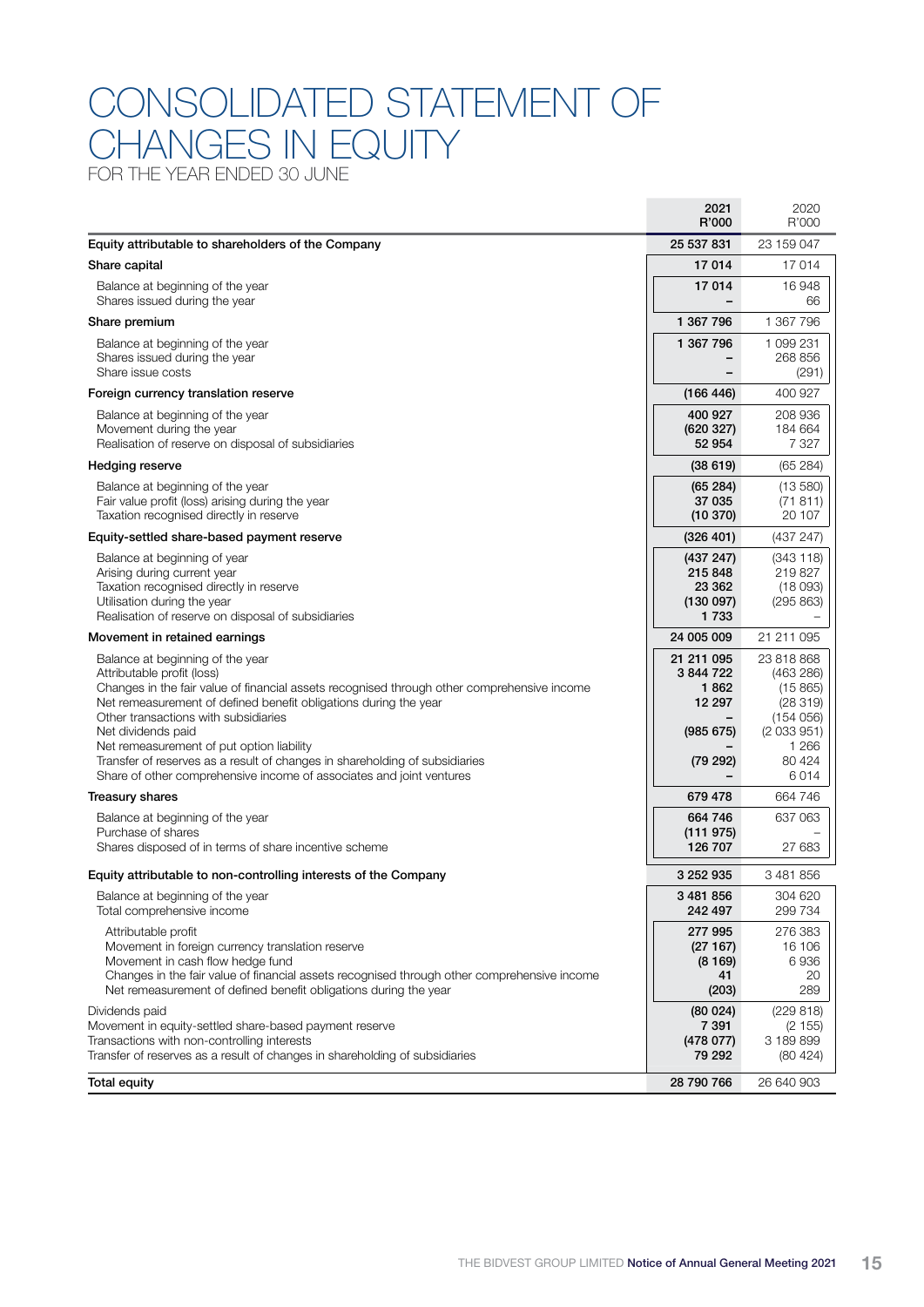# BASIS OF PRESENTATION OF SUMMARISED CONSOLIDATE FINANCIAL STATEMENTS

The provisional summarised consolidated financial statements have been prepared in accordance with and containing information required by IAS 34: *Interim Financial Reporting* as well as the SAICA Financial Reporting Guides as issued by the Accounting practices committee and Financial Reporting Pronouncements as issued by Financial Reporting Standards Council and the Companies Act of South Africa and the JSE Listings Requirements. The summarised report does not include all the notes of the type normally included in an annual financial report. Accordingly, this report is to be read in conjunction with the annual report for the year ended 30 June 2021 and any public announcements made by the Group during the interim reporting period (IAS 34 para 6). Selected explanatory notes are included to explain events and transactions that are significant to an understanding to the changes in the Group's financial position and performance since the last annual consolidated financial statements as at and for the year ended 30 June 2021.

In preparing these provisional summarised consolidated financial statements, management make judgements, estimates and assumptions that affect the application of accounting policies and the reported amounts of assets and liabilities, income and expense. Actual results may differ from these estimates.

## Significant accounting policies and judgements

The accounting policies applied in these provisional summarised consolidated financial statements are the same as those applied in the Group's consolidated financial statements as at and for the year ending 30 June 2021. The significant judgements made by management in applying the Group's accounting policies and the key sources of estimation uncertainty were the same as those that applied to the consolidated financial statements as at and for the year ended 30 June 2021.

Judgement was required to consider the impact of COVID-19 on the results of the Group for the period under review. The financial impact arising from the Group's assessment is detailed below:

| R'000s                                                                                                         | 2021    | 2020      |
|----------------------------------------------------------------------------------------------------------------|---------|-----------|
| Restructuring and retrenchment costs                                                                           | 160 638 | 460 443   |
| Net impairment losses on financial assets (IFRS 9: Expected Credit Losses (ECL))                               | 5 6 22  | 228 315   |
| Write-down of inventory to net realisable value                                                                | 11 302  | 54 738    |
| Onerous contracts                                                                                              | 4 9 0 3 | 57 148    |
| Bidvest COVID-19 Fund                                                                                          |         | 400 000   |
| Impairment of MIAL, classified as a financial asset at fair value through profit or loss, where the fair value |         |           |
| is not based on observable market data (Level 3)                                                               |         | 351 442   |
| COVID-19 non-capital charges                                                                                   | 182 465 | 552086    |
| COVID-19 capital impairments                                                                                   | 134 693 | 1 147 958 |

## Restatement of comparatives

The comparative consolidated statement of financial position has been restated following a Purchase Price Allocation (PPA) review of a prior year acquisition (refer Business Combinations note for further details). In prior periods the net life assurance fund was disclosed on the face of the consolidated statement of financial position. In the current reporting period the gross life assurance fund asset and the gross reinsurer's share have been separately disclosed in non-current assets and non-current liabilities respectively, the prior year comparative has been restated accordingly. The impact on the 2019 financial period was not material. Interest revenue, disclosed in the Rendering of services category in prior periods, has been restated and disclosed in the interest from banking operations category.

## Significant commitments

Bidvest Properties has committed R195 million to build two Gauteng distribution centres for operations within the Bidvest Commercial Products division. The estimated completion date for the distribution centre project is 30 November 2021.

## Fair value of financial instruments

The Group's investments of R2 759 million (2020: R3 173 million) include R163 million (2020: R141 million) recorded at amortised cost, R2 476 million (2020: R1 757 million) recorded and measured at fair values using quoted prices (Level 1) and R119 million (2020: R1 276 million) recorded and measured at fair value using factors not based on observable data (Level 3). Fair value losses on Level 3 investments recognised in the income statement total R140 million (2020: R103 million gain).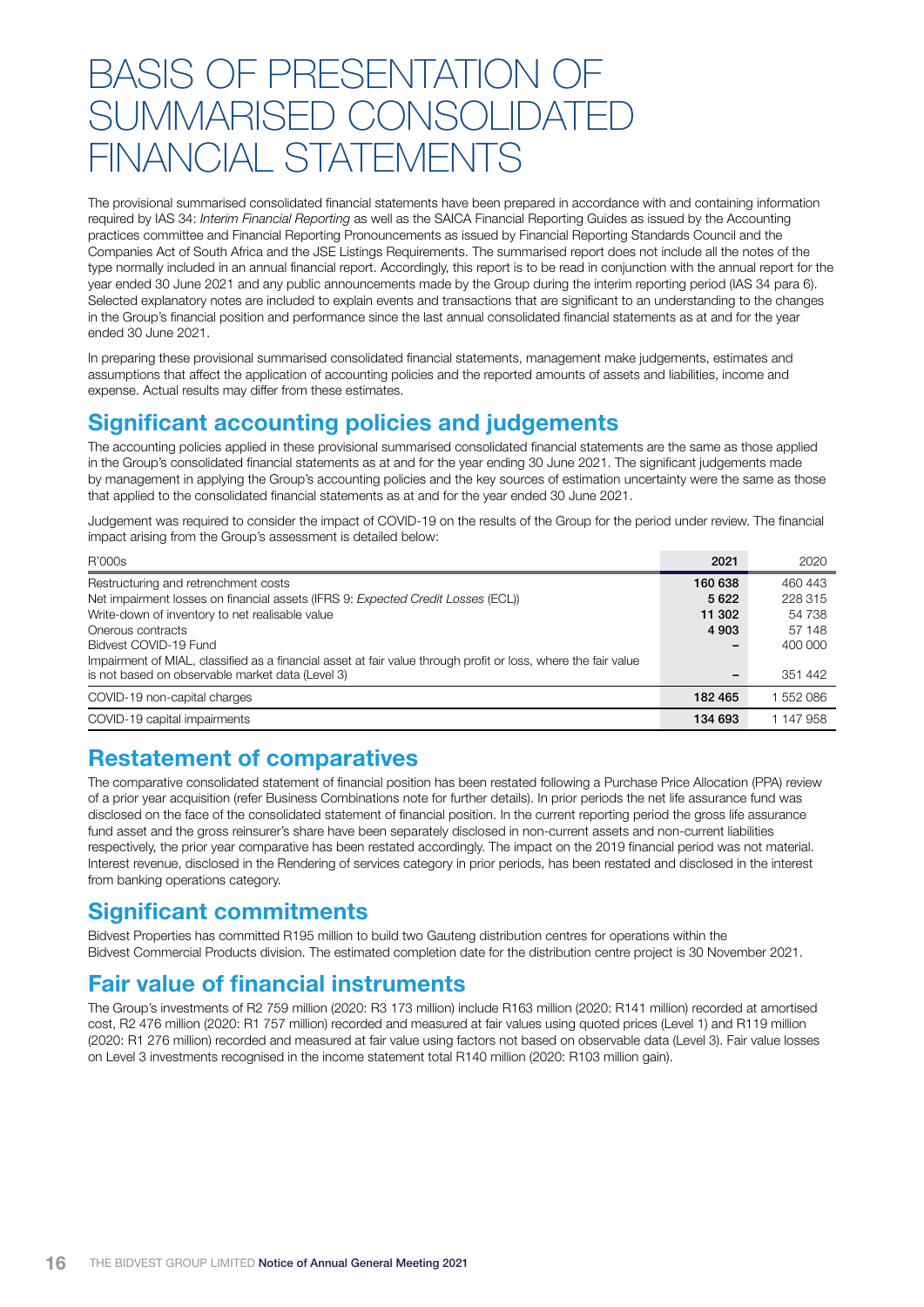# BASIS OF PRESENTATION OF SUMMARISED CONSOLIDAT FINANCIAL STATEMENTS (CONTINUED)

### Analysis of investments at a fair value not determined by observable market data

|                                                                                  |                 | Year ended 30 June |
|----------------------------------------------------------------------------------|-----------------|--------------------|
| R'000s                                                                           | 2021<br>Audited | 2020<br>Audited    |
| Balance at the beginning of year                                                 | 1 276 338       | 1 311 132          |
| On acquisition of business                                                       |                 | 29 627             |
| Purchases, loan advances or transfers from other categories                      | 36 815          | 41 169             |
| Fair value adjustment recognised directly in equity                              | 124             | 55                 |
| Fair value adjustment arising during the year recognised in the income statement | (3040)          | (102 831)          |
| Proceeds on disposal, repayment of loans or transfers to other categories        | (1050807)       | (3 396)            |
| Loss on disposal of investments                                                  | (140 222)       |                    |
| Exchange rate adjustments                                                        |                 | 582                |
|                                                                                  | 119 208         | 1 276 338          |

Effective 5 February 2021 the Group disposed of its entire remaining interest in the Indian-based Mumbai International Airport Private Limited (MIAL) for R1.0 billion (Rcr 505). MIAL was an unlisted investment held at fair value through profit or loss, where the fair value is not based on observable market data (Level 3). A R140 million loss on disposal was recognised in the current period. The carrying value at 30 June 2020 was R1.1 billion (Rcr 497).

The carrying values of all financial assets and liabilities approximate their fair values, with the exception of borrowings of R20 796 million whose carrying value is R20 735 million.

## Discontinued operations

Bidvest Car Rental (BCR) is a motor vehicle rental business operating in South Africa, Botswana and Namibia. As a result of declining international and domestic travel brought on by the COVID-19 pandemic and a slow anticipated mid-term recovery, management took the decision to exit the business. The BCR business is an identifiable component of the Group's business, the operations and cash flows of which can be clearly distinguished from the rest of the Group. BCR represents a separate major line of business in the geographical area of Southern Africa. The relevant requirements of IFRS 5 were met for this operation to be classified as a disposal group held for sale and as a discontinued operation as at 30 June 2020. BCR is a separate and major business component of the Automotive segment.

Effective 29 June 2021 the Group disposed of its entire interest in BCR for the gross consideration of R725 million (net R701 million) to the Thesele Consortium, lead by the 100% black-owned Thesele Group. The balance of the discontinued operations' net assets were disposed of on the open market.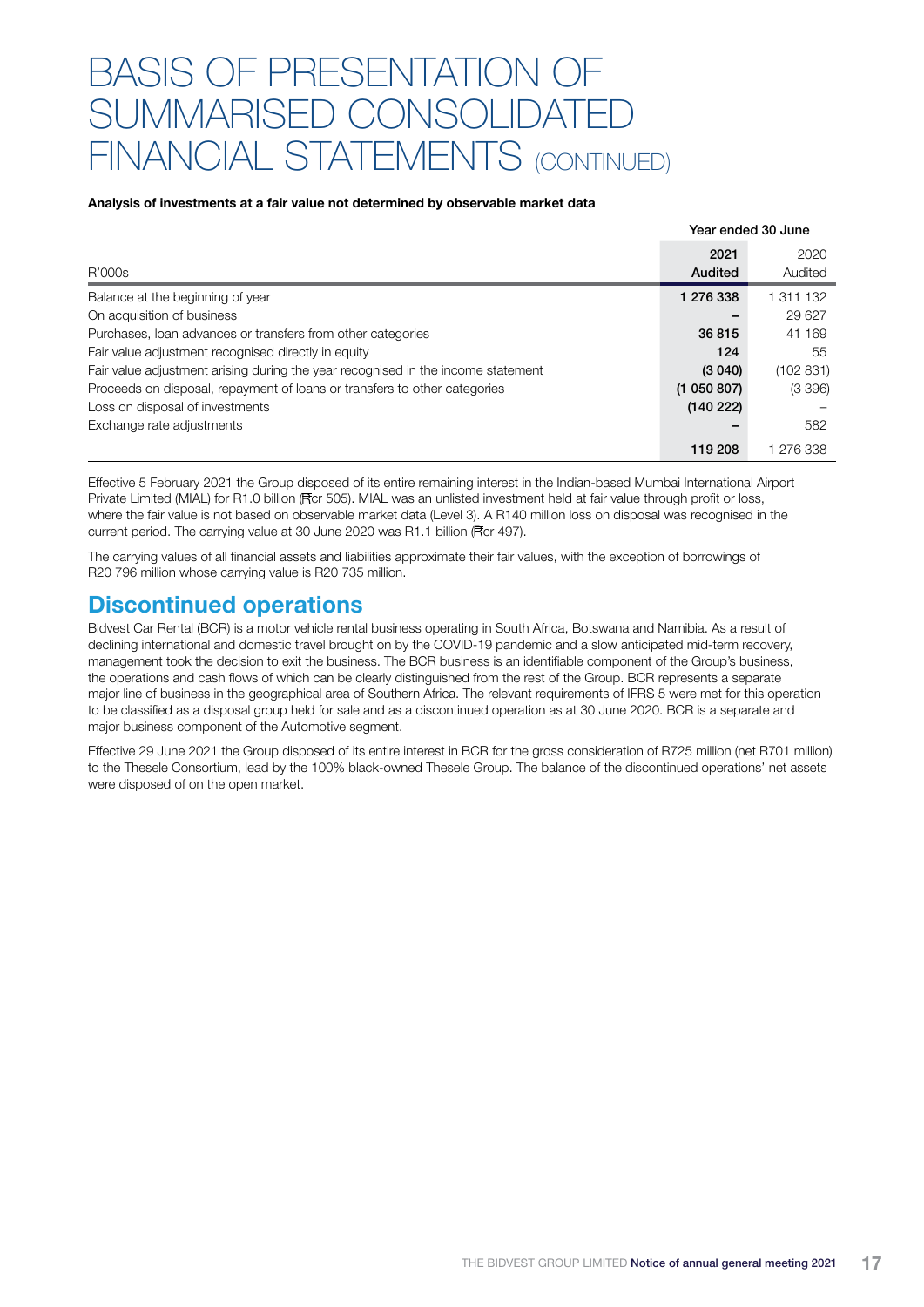# BASIS OF PRESENTATION OF SUMMARISED CONSOLIDATED FINANCIAL STATEMENTS (CONTINUED)

Results of the discontinued operation included in the Group's results for the year ended 30 June are detailed as follows:

| R'000s                                                                                                         | 2021<br>Audited              | 2020<br>Audited      |
|----------------------------------------------------------------------------------------------------------------|------------------------------|----------------------|
| Revenue                                                                                                        | 536819                       | 1 057 525            |
| Cost of revenue                                                                                                | (291 257)                    | (840519)             |
| Gross profit                                                                                                   | 245 562                      | 217 006              |
| Operating expenses                                                                                             | (7135)                       | (716538)             |
| Other income                                                                                                   |                              | 1 0 6 3              |
| Trading profit (loss)                                                                                          | 238 427                      | (498 469)            |
| Share-based payment expense                                                                                    | 1 4 2 7                      | (1 324)              |
| Impairment of property, plant and equipment and right-of-use assets                                            | 52 051                       | (128 300)            |
| Loss on disposal of discontinued operations                                                                    | (85 224)                     |                      |
| Operating profit (loss) before finance charges and associate income                                            | 206 681                      | (628093)             |
| Net finance charges                                                                                            | (77931)                      | (210151)             |
| Finance income                                                                                                 | 31 815                       | 5 1 5 1              |
| Finance charges                                                                                                | (109746)                     | (215 302)            |
| Operating profit (loss) before taxation                                                                        | 128 750                      | (838 244)            |
| Taxation                                                                                                       | (124961)                     | 205 977              |
| Gain (loss) for the year from discontinued operations                                                          | 3789                         | (632 267)            |
| Basic earnings per share (cents) – discontinued operations                                                     | 1.1                          | (186.4)              |
| Diluted basic earnings per share (cents) – discontinued operations                                             | 1.1                          | (186.1)              |
| Effect of the discontinued operation on the Group's consolidated statement of financial<br>position            |                              |                      |
| Assets of disposal group held for sale                                                                         | $\qquad \qquad \blacksquare$ | 1806855              |
| Current tax asset                                                                                              |                              | 58 335               |
| Vehicle rental fleet                                                                                           |                              | 1 561 338            |
| Inventories                                                                                                    |                              | 1 600                |
| Trade and other receivables                                                                                    |                              | 168 694              |
| Cash and cash equivalents                                                                                      |                              | 16888                |
| Liabilities of disposal group held for sale                                                                    | -                            | 1 639 219            |
| Post-retirement medical aid obligations                                                                        |                              | 1 1 2 3              |
| Lease liabilities                                                                                              |                              | 78 096               |
| Trade and other payables                                                                                       |                              | 195 325              |
| Provisions for discontinuation                                                                                 |                              | 255 233              |
| Interest-bearing borrowings<br>Cash and cash equivalents (overdrafts)                                          |                              | 345 993<br>763 449   |
| Cash flows from discontinued operations                                                                        |                              |                      |
|                                                                                                                | 393 293                      |                      |
| Net operating cash flows from discontinued operations<br>Net investing activities from discontinued operations | 1 440 186                    | 232 661<br>(653 016) |
| Net financing activities from discontinued operations                                                          | (358982)                     | 290 223              |
| Net increase (decrease) in cash and cash equivalents                                                           | 1 474 497                    | (130 132)            |
| Analysis of discontinued net assets sold and consideration received                                            |                              |                      |
| Assets of disposal group sold                                                                                  | 864 757                      |                      |
| Liabilities of disposal group sold                                                                             | (54533)                      |                      |
| Net assets sold                                                                                                | 810 224                      |                      |
| Loss on disposal                                                                                               | (85 224)                     |                      |
| Gross consideration received                                                                                   | 725 000                      |                      |
| Cash and cash equivalents included in net assets of disposal group sold                                        | (24 206)                     |                      |
| Net consideration received                                                                                     | 700 794                      |                      |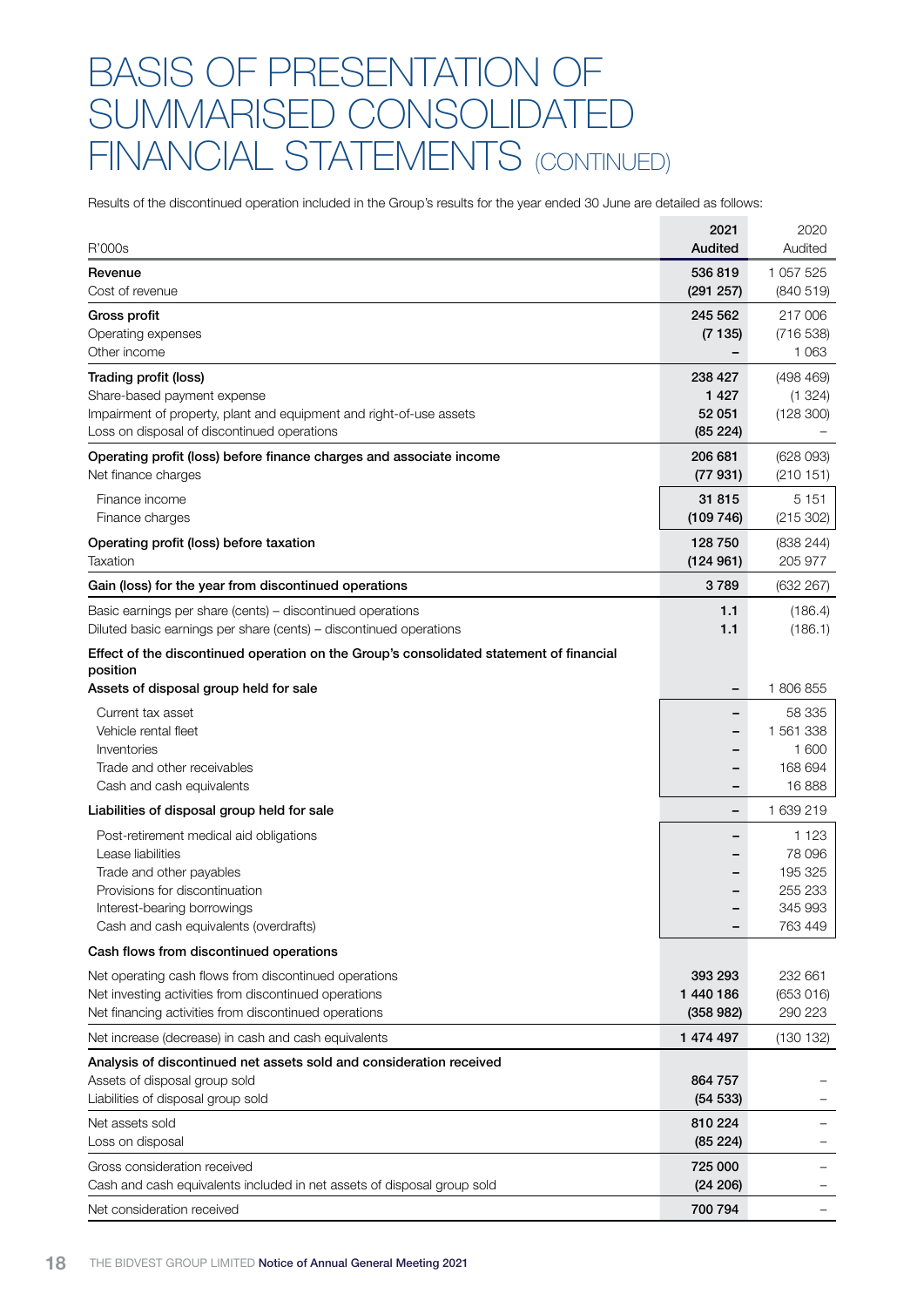# BASIS OF PRESENTATION OF SUMMARISED CONSOLIDATE FINANCIAL STATEMENTS (CONTINUED)

## Business combinations

The prior year acquisition, PHS Group was subject to a Purchase Price Allocation (PPA) review in the current period. The PPA review, which was finalised during the current period, resulted in the recognition at 30 June 2020 of an indefinite life Brand intangible asset in the amount of R2 336 million (£108.8 million), a 15-year definite life Customer Relationships intangible asset in the amount of R2 482 million (£115.6 million) and deferred tax liabilities of R915 million (£42.6 million), a resultant net R3 903 million (£181.7 million) goodwill has been de-recognised. The 30 June 2020 comparative condensed consolidated statement of financial position has been restated accordingly, the impact of which is illustrated in the table below. The impact of the PPA on the consolidated income statement and condensed consolidated statement of other comprehensive income was considered immaterial and these statements were not restated.

| R'000s                                                   | De-recognised<br>at acquisition<br>(1 May 2020) | <b>Restated at</b><br>acquisition<br>(1 May 2020) | Movement in<br>FCTR to<br>30 June 2020 | Net impact of<br>restatement at<br>30 June 2020 |
|----------------------------------------------------------|-------------------------------------------------|---------------------------------------------------|----------------------------------------|-------------------------------------------------|
| Deferred taxation                                        |                                                 | (1006737)                                         | 91 253                                 | (915 484)                                       |
| Intangible asset - PHS brand (indefinite life)           | $\overline{\phantom{m}}$                        | 2 569 026                                         | (232 863)                              | 2 336 163                                       |
| Intangible asset – Customer relationships (15-year life) | $\overline{\phantom{a}}$                        | 2 729 590                                         | (247 416)                              | 2 482 174                                       |
| Goodwill                                                 | (11685164)                                      | 7 393 285                                         | 389 026                                | (3902853)                                       |
| Net assets recognised                                    | (11685164)                                      | 11 685 164                                        |                                        |                                                 |

The relief-from-royalty method was used to determine the value of the PHS brand. A royalty rate of 3.5% was applied after considering PHS's market-leading position, profitability levels and licensing transactions for similar entities. The Multi-Period Excess Earnings Method (MPEEM), an income-based valuation method that isolates the cash flow attributable to the customer related intangible asset, was used to value Customer Relationships, which were estimated to have a Remaining Useful Life (RUL) of 15 years. A ratio of 92.5% was applied to forecasted revenues (representing the revenue remaining after removing revenue from new customers) in addition to an existing customer attrition rate of 13.5%. The Weighted Average Cost of Capital (WACC) was calculated as 9.8%, to which a 0.25% intangible asset specific risk premium was added to arrive at the discount rate of 10.05% used in valuation of the identified intangible assets. The residual Goodwill is supported by the identified trained and assembled workforce.

### Acquisition of businesses, subsidiaries, associates and investments

During the current period, Bidvest Services' international operations, Noonan Services (UK) and Noonan Services (ROI) made a number of bolt-on acquisitions in the United Kingdom (UK) and Republic of Ireland (ROI), which have been collectively disclosed as the Bidvest Services international acquisitions. The acquired companies specialise in security, cleaning and other facilities management services throughout the UK and ROI in the retail, transport, corporate, warehouse and distribution sectors. The acquisitions substantially add to the Bidvest Services division's facilities management offerings as a whole and in the UK and ROI. The Group will gain and achieve substantial synergies from these bolt-on acquisitions, which have been funded using the Group's cash resources and existing facilities.

| Acquisition                          | <b>Effective</b><br>acquisition date | Net identifiable<br>assets | Goodwill | Cash and cash<br>equivalents<br>acquired | Net purchase<br>price paid |
|--------------------------------------|--------------------------------------|----------------------------|----------|------------------------------------------|----------------------------|
| Axis Group Limited (United Kingdom)  | $01$ -Feb-21                         | 186 490                    | 200818   | (12734)                                  | 374 574                    |
| Cordant Group (United Kingdom)       | 01-Jun-21                            | 484 309                    | 116 056  | 292 767                                  | 893 132                    |
| Lynch Interact (Republic of Ireland) | 01-May-21                            | 116 499                    | 64 863   | (25 554)                                 | 155 808                    |
| Amber Cleaning (United Kingdom)      | 01-May-21                            | 51824                      | 5 2 6 7  | (17300)                                  | 39 791                     |
|                                      |                                      | 839 122                    | 387 004  | 237 179                                  | 463 305                    |

A PPA review resulted in the identification of definite life Customer Relationship intangible assets in the amount of R1 087 million (£47 million and €9 million). The Multi-Period Excess Earnings Method (MPEEM) using cash flows attributable to the customer related intangible asset was used to value Customer Relationships, which were estimated to have a Remaining Useful Life (RUL) of 20 years. An existing customer attrition rate of 5% was applied to forecasted existing customer revenues. A WACC of 11% was used in valuation. The residual Goodwill is supported by the identified trained and assembled workforce.

The Group also made a number of less significant acquisitions during the year. These acquisitions were funded from existing cash resources.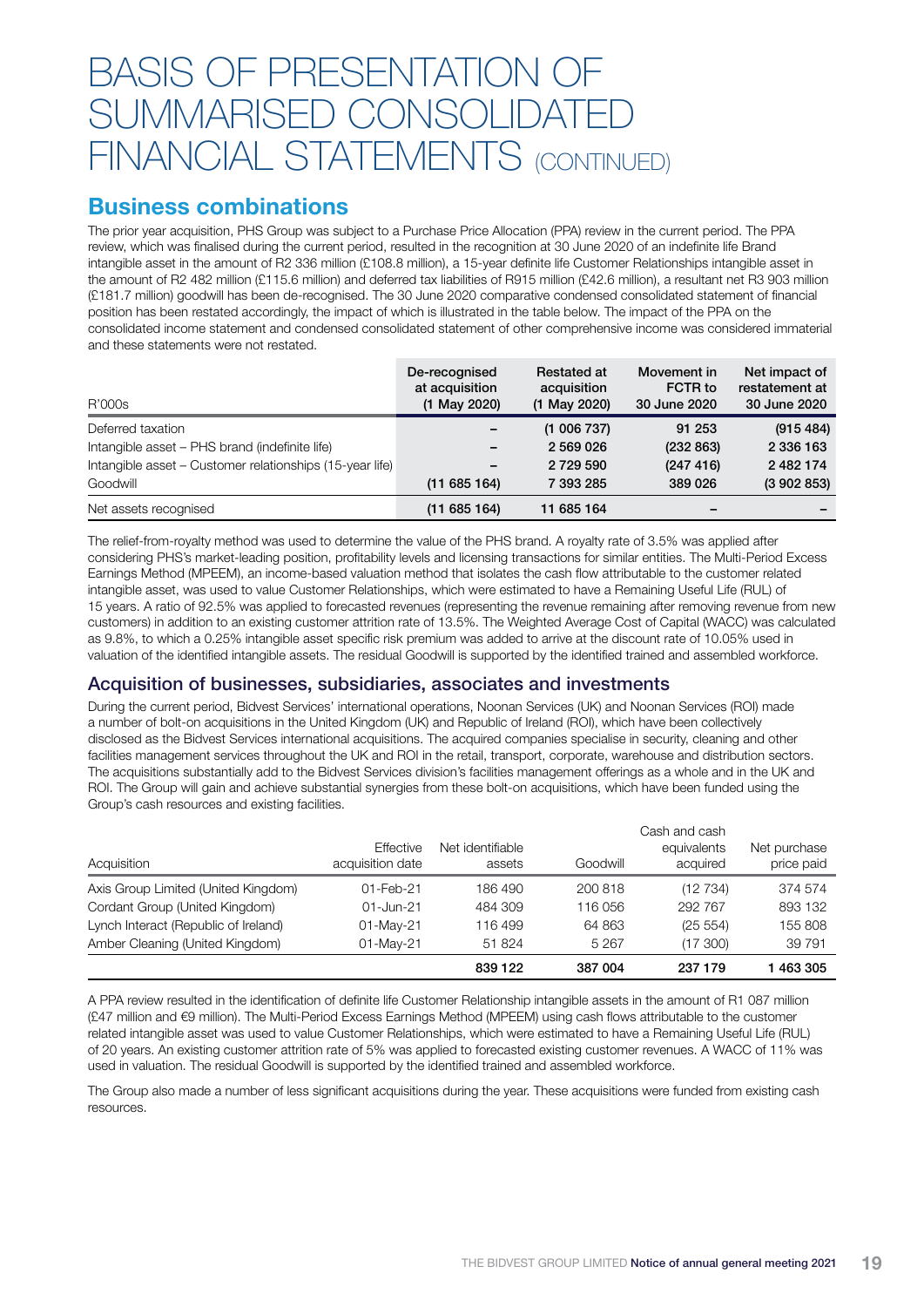# BASIS OF PRESENTATION OF SUMMARISED CONSOLIDAT FINANCIAL STATEMENTS (CONTINUED)

The following table summaries the assets acquired and liabilities assumed at fair value which have been included in these results from the respective acquisition date. The values represent the final at acquisition fair values consolidated by the Group.

| R'000s                                       | Cordant<br>Group | Axis Group<br>Limited | Other<br>Services int.<br>acquisitions | Other<br>minor<br>acquisitions | Total<br>acquisitions |
|----------------------------------------------|------------------|-----------------------|----------------------------------------|--------------------------------|-----------------------|
| Property, plant and equipment                | 18 894           | 8 6 6 3               | 10875                                  | 638                            | 39 0 70               |
| Right-of-use assets                          | 3 1 0 9          | 22 8 54               | 2 1 4 4                                |                                | 28 107                |
| Deferred taxation                            | (110394)         | (57374)               | (25 281)                               | (2047)                         | (195096)              |
| Interest in associates and joint ventures    |                  |                       |                                        | 62 054                         | 62 054                |
| Investments and advances <sup>o</sup>        |                  |                       | 42                                     | 2 3 64 5 41                    | 2 364 583             |
| Inventories                                  |                  | 692                   |                                        | 787                            | 1479                  |
| Trade and other receivables                  | 935 228          | 629 655               | 60898                                  | 1808                           | 1 627 589             |
| Cash and cash equivalents                    | (292 767)        | 12734                 | 42 854                                 | 324                            | (236 855)             |
| <b>Borrowings</b>                            |                  |                       | (20191)                                |                                | (20191)               |
| Trade and other payables and provisions      | (609 030)        | (717585)              | (79 233)                               | (13329)                        | (1419177)             |
| Lease liabilities                            | (9741)           | (39948)               | (2013)                                 |                                | (51 702)              |
| Taxation                                     | (32011)          |                       | (5192)                                 | 159                            | (37044)               |
| Intangible assets                            | 581 021          | 326 799               | 183 420                                | 10 094                         | 1 101 334             |
|                                              | 484 309          | 186 490               | 168 323                                | 2 4 2 5 0 2 9                  | 3 264 151             |
| Non-controlling interest                     |                  |                       |                                        | (3106)                         | (3106)                |
| Goodwill                                     | 116 056          | 200 818               | 70 130                                 | 14 939                         | 401 943               |
| Net assets acquired<br>Settled as follows:   | 600 365          | 387 308               | 238 453                                | 2 436 862                      | 3 662 988             |
|                                              |                  |                       |                                        |                                |                       |
| Cash and cash equivalents acquired           | 292 767          | (12734)               | (42854)                                | (324)<br>33 509                | 236 855<br>33 509     |
| Acquisition costs                            |                  |                       |                                        |                                |                       |
| Net change in vendors for acquisition        |                  |                       |                                        | 1860                           | 1860                  |
| Net acquisition of businesses, subsidiaries, |                  |                       |                                        |                                |                       |
| associates and investments                   | 893 132          | 374 574               | 195 599                                | 2 471 907                      | 3 935 212             |

*º R8 million of advances to B-BBEE and other partners, R36 million costs capitalised to MIAL investment, R2 321 million purchases made in the Bidvest Insurance and Bidvest Bank investment portfolios.*

Goodwill arose on the acquisitions as the anticipated value of future cash flows that were taken into account in determining the purchase consideration exceeded the net assets acquired at fair value. The acquisitions have enabled the Group to expand its range of complementary products and services and, as a consequence, have broadened the Group's base and geographic reach in the marketplace.

Trade receivables acquired are stated net of impairment allowances of R25 million (2020: R151 million). There were no significant contingent liabilities identified in the businesses acquired.

The Bidvest Services international acquisitions contributed R1 412 million to revenue and R98 million to operating profit, had the acquisitions taken place 1 July 2020 the contribution to revenue would have been R7 094 million and R328 million to operating profit. Other minor acquisitions contributed R54 million in revenue and R1.1 million in operating losses, had these other acquisitions taken place 1 July 2020 the contribution to revenue would have been R56 million and R0.7 million in operating losses.

## **Disposals**

On 23 December 2020, the Group disposed of 100% of the share capital and voting rights of Ontime Automotive Limited (Ontime). Ontime is a specialist in vehicle transport services and is Europe's largest enclosed car delivery operator. This disposal follows the prior period disposal of DH Mansfield and completes the divestiture of the Group's Freight interests in the United Kingdom, which are considered non-core because of size, geographical isolation and lack of scalability.

On 4 June 2021, the Group disposed of its entire interest in BidAir Services Proprietary Limited to National Aviation Services (NAS), Colossal Africa and a consortium comprising the BidAir Services executive management team. BidAir Services provides handling services, including passenger and ramp handling, load control and operations, cleaning, and toilet and water services, at nine South African airports. The decision to sell arose due to the advent of COVID-19 and the Group's reassessment of the suitability of this investment within its security and aviation portfolio.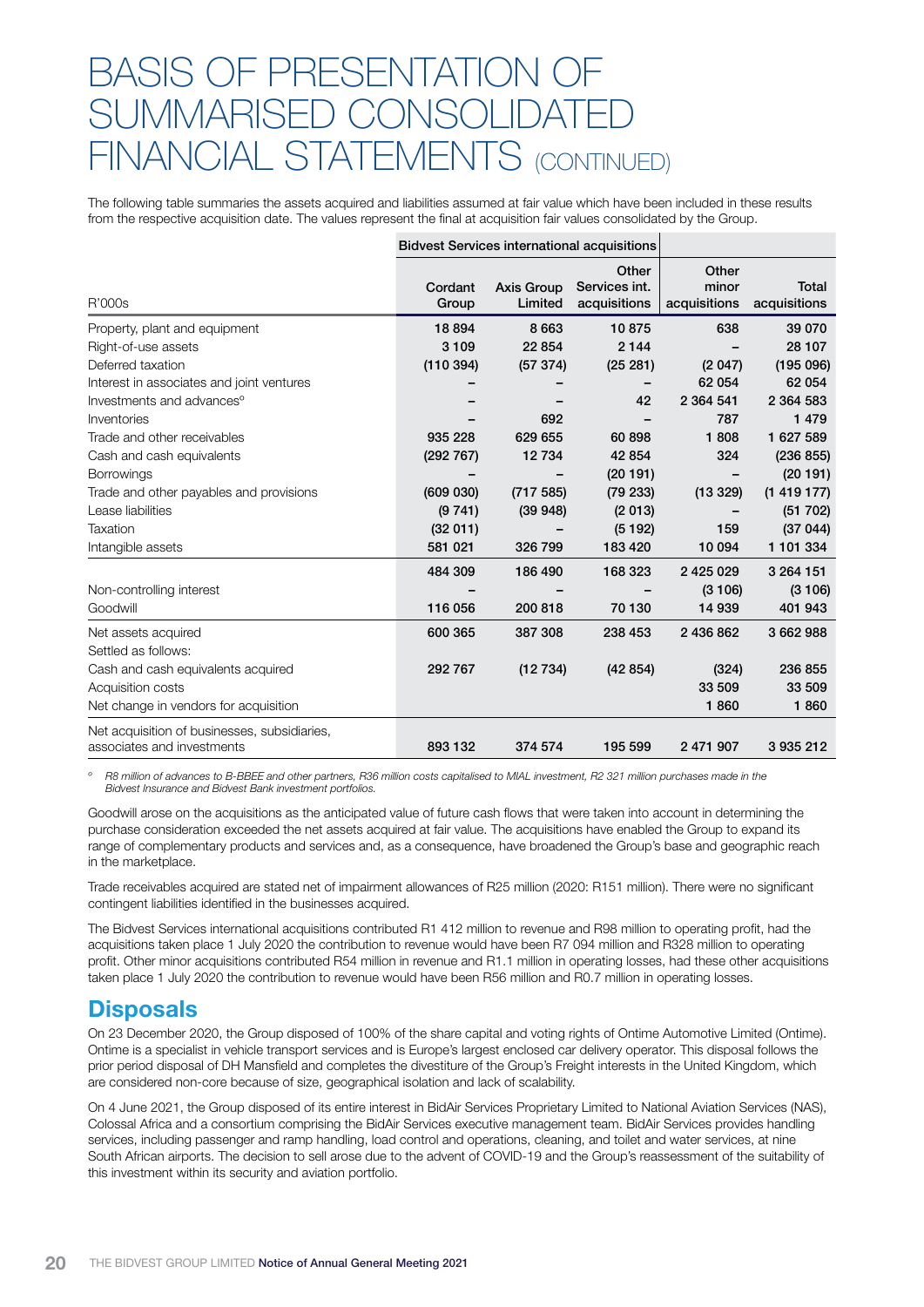# BASIS OF PRESENTATION OF SUMMARISED CONSOLIDATED FINANCIAL STATEMENTS (CONTINUED)

| R'000s                                                              | OnTime<br>Automotive | <b>BidAir</b><br><b>Services</b> | Other<br>disposals | Total<br>disposals |
|---------------------------------------------------------------------|----------------------|----------------------------------|--------------------|--------------------|
| Property, plant and equipment                                       | (140601)             | (66)                             | (12077)            | (152 744)          |
| Right-of-use assets                                                 | (42609)              |                                  | (208)              | (42817)            |
| Deferred taxation                                                   | (3305)               | (9)                              | 1719               | (1595)             |
| Interest in associates                                              |                      |                                  | (2815)             | (2815)             |
| Investments and advances <sup>o</sup>                               |                      | -                                | (2747929)          | (2 747 929)        |
| Inventories                                                         | (818)                | (672)                            | (12380)            | (13 870)           |
| Trade and other receivables                                         | (74493)              | (45157)                          | (8803)             | (128453)           |
| Cash and cash equivalents and bank overdrafts                       | 31 262               | (5537)                           | (3642)             | 22 083             |
| <b>Borrowings</b>                                                   | 18 169               |                                  |                    | 18 169             |
| Lease liability                                                     | 45 151               |                                  | 230                | 45 381             |
| Trade and other payables and provisions                             | 52 965               | 31 374                           | 16853              | 101 192            |
| Taxation                                                            | (162)                | 4618                             | (198)              | 4 2 5 8            |
| Intangible assets                                                   | (55)                 | (717)                            | (116)              | (888)              |
|                                                                     | (114 496)            | (16166)                          | (2769366)          | (2900028)          |
| Non-controlling interest                                            |                      |                                  | (227)              | (227)              |
| Realisation of foreign currency translation reserve                 | (62143)              |                                  | 9 1 8 9            | (52954)            |
| Realisation of share based payment reserve                          |                      | 533                              | (2 266)            | (1733)             |
| Goodwill                                                            |                      | (16983)                          | (5770)             | (22753)            |
| Net assets disposed of<br>Settled as follows:                       | (176639)             | (32616)                          | (2768440)          | (2977695)          |
| Cash and cash equivalents and bank overdrafts disposed of           | (31 262)             | 5 5 3 7                          | 3642               | (22083)            |
| Net loss on disposal of operations                                  | 96 580               | (42382)                          | 8622               | 62820              |
| Raising of other investment arising on disposal of subsidiaries and |                      |                                  |                    |                    |
| associates                                                          |                      | 35 000                           |                    | 35 000             |
| Net receivable reversed on disposal of subsidiaries and associates  | 51 839               |                                  | (99 020)           | (47181)            |
| Net proceeds on disposal of businesses, subsidiaries, associates    |                      |                                  |                    |                    |
| and investments                                                     | (59 482)             | (34 461)                         | (2855196)          | (2949139)          |

*º R30 million repayment of advances to B-BBEE and other partners, R1 666 million sales made in the investment portfolios of Bidvest Insurance and Bidvest Bank, R1 040 million for the disposal of MIAL and R12 million disposal of other investments.* 

## Subsequent event

Subsequent to the year end the Group executed a new three year banking facility dated 8 July 2021 with a Syndicate of seven international and local banks for a total facility amounting to £400 million. The facility comprises a Term loan of £160 million and a committed Revolving Credit Facility ("RCF") of £240 million. The facility can be drawn in multi-currencies and has the potential to be upsized to an aggregate of £460 million upon request by the Company. £345 million of the facility was drawn down on 14 July 2021 and used to repay in full the €320 million Term Facility (due for repayment in September 2022) and the remaining £60 million balance of the PHS Bridge facility (due for repayment in December 2021). Both repaid facilities have been terminated. The facility adds further available liquidity to the Group in terms of the undrawn portion of the RCF and lengthens the loan maturity to July 2024. The company has the option to extend the facility by a further two years upon request to the lenders.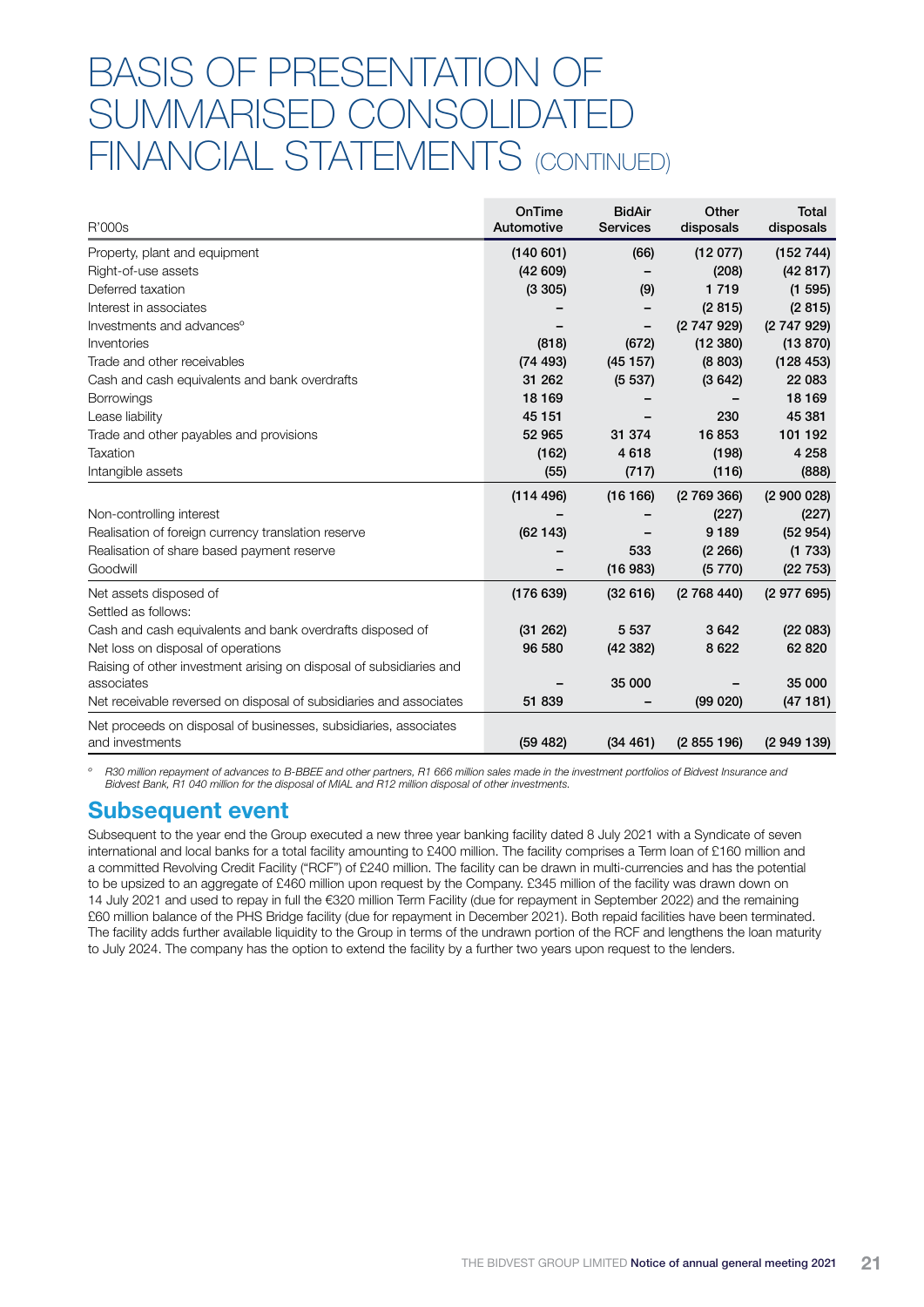# BASIS OF PRESENTATION OF SUMMARISED CONSOLIDATED FINANCIAL STATEMENTS (CONTINUED)

## Audit report

The auditors, PricewaterhouseCoopers Inc. have issued their audit opinion on the consolidated financial statements for the year ended 30 June 2021. The audit was conducted in accordance with International Standards on Auditing. They have issued an unmodified opinion. A copy of the auditor's report together with a copy of the audited consolidated financial statements are available for inspection at the Company's registered office.

These summarised consolidated financial statements have been derived from the consolidated financial statements and are consistent in all material respects with the consolidated financial statements. These summarised provisional consolidated financial statements have been audited by the Company's auditors who have issued an unmodified opinion. The auditor's report does not necessarily report on all of the information contained in this announcement. Any reference to future financial information included in this announcement has not been reviewed or reported on by the auditors. Shareholders are advised, that in order to obtain a full understanding of the nature of the auditor's engagement they should obtain a copy of that report together with the accompanying financial information from the Company's registered office.

## Preparer of the summarised consolidated financial statements

The consolidated financial statements and final summarised consolidated financial statements have been prepared under the supervision of the Chief Financial Officer, MJ Steyn BCom CA(SA), and were approved by the board of directors on 3 September 2021.